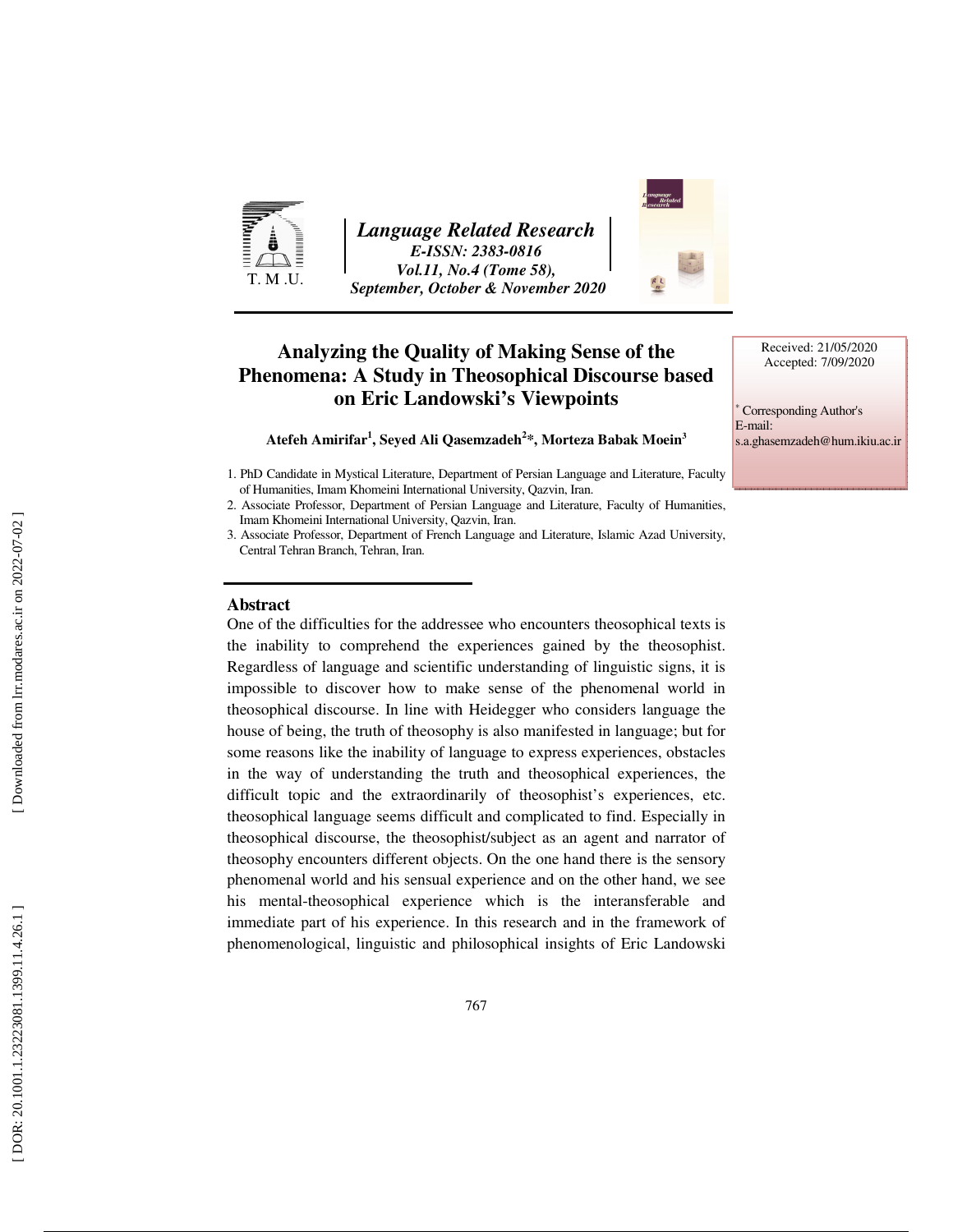

# *Language Related Research E-ISSN: 2383-0816 Vol.11, No.4 (Tome 58), September, October & November 2020*



the authors have tried to decipher the process of signification of the phenomenal world in two attitudinal systems called *Pantheism and Intuitionism* in theosophical discourse. Ontologically speaking, the theosophist/subject portrays his relation to the world/text from two viewpoints which are existential and intuitional in nature. As a subject, he makes sense of the phenomenal world in new ways and consequently he will have a different process of birth and semiotic acquisition in front of himself. In this research it has been tried to apply some considerable principles and phenomenological basics in mystical discourse and the relationship between subject and object and subject to the text of the world. Concepts such as Perception, the sensitive, Lived experience, interaction of subject and object, Presence, mental perception and the way we look at phenomena, co-presence, the importance of motivation and Social requirements, etc., have paved the way to the study and analysis of the meaning and perception of the mystical discourse. This approach gives us the opportunity to focus on the subject and the object and the relationship between them. The present study provides a context for better understanding of meaning and phenomena. Based on discursive and phenomenological perspective, the present study attempts to examine the mystic-subject semiotic approach to the text of the world of phenomena in the field of theoretical mysticism. Therefore, the combination of mysticism discourse in this article refers to theoretical mysticism and mystical foundations based on ontology. The main objective of this paper is Rereading of how to produce meaning in two intuitive and existential approaches and in the language of mysticism, which have been done in the theoretical framework of Eric Landowski. This approach answers the following questions in this research:

How does the mystic look at the world of phenomena shape the subject view?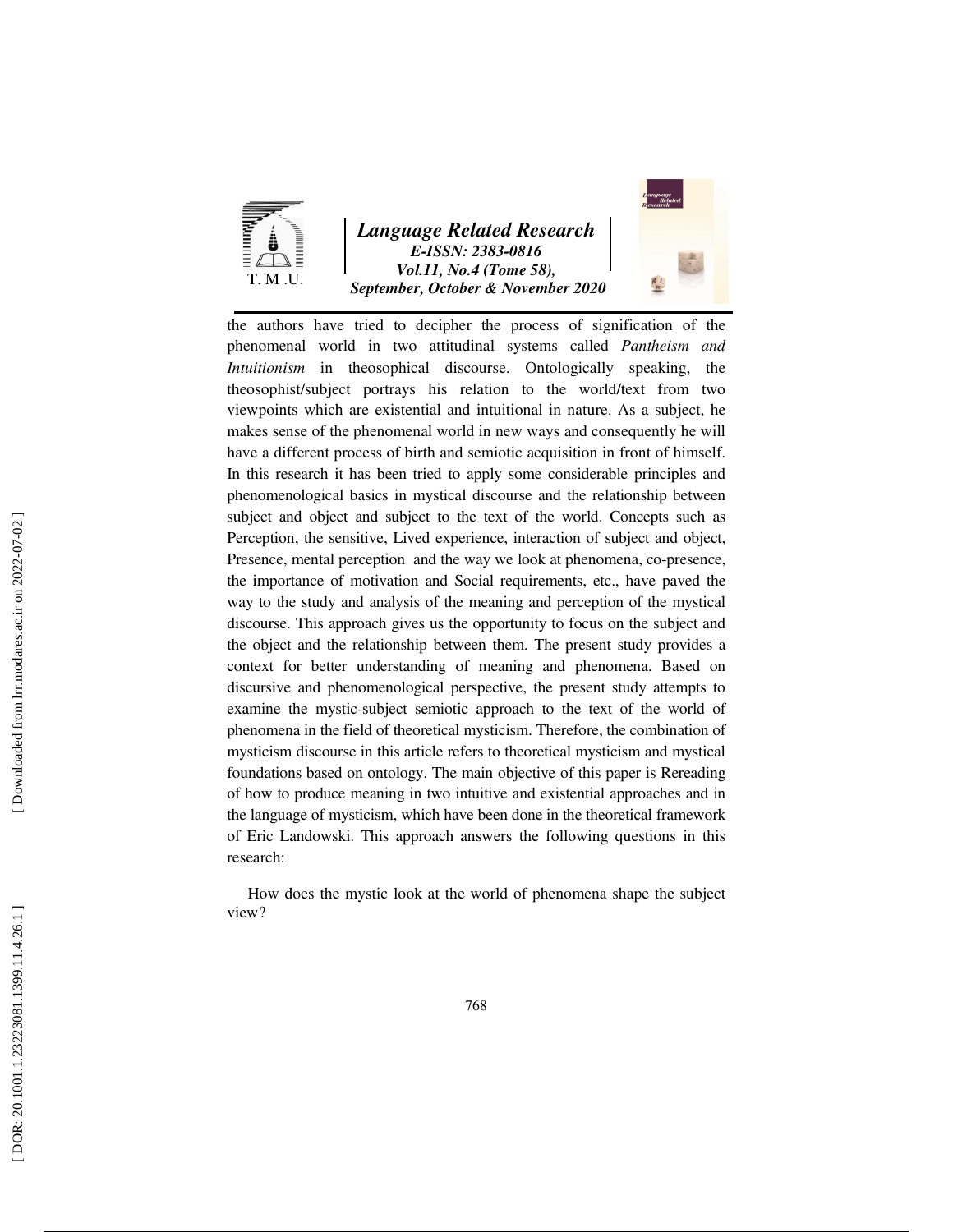

 - How is it possible to establish a relationship between the meaning in the discourse of mysticism with the mystic thoughts and perceptions of mystical experience?

 - How the presence of subject and two-way interaction cause to create meaning in mysticism?

 The type of mystic view answers these questions; since the alterity and the object in the world of phenomena are determined by a reference point, and in the discourse of mysticism, this reference point is the mystic presence and narrator of mysticism who plays the role of an independent and dynamic subject.This semiotic process is undoubtedly based on the ontological view of the subject about the category of existence and its multiplicity in two mystical attitudes; that is, the view of intuitive unity and existential unity. The first factor in the difference between the processes of giving meaning to the text-world in these two mystical systems is the mystic-subject point of view, which creates two completely different way of the Scheduled and unity. The difference in the type of meaning of the text-world between the intuitive and existential mystic has continued to make difference between all the mystical beliefs such as having an instrumental view to phenomena or interaction with them, *the concept of annihilation and the concept of theoretical and practical mystical education*.

**Keywords**: phenomenology, mystical discourse, unity of intuition, unity of existence, semiotic system, Landowski

.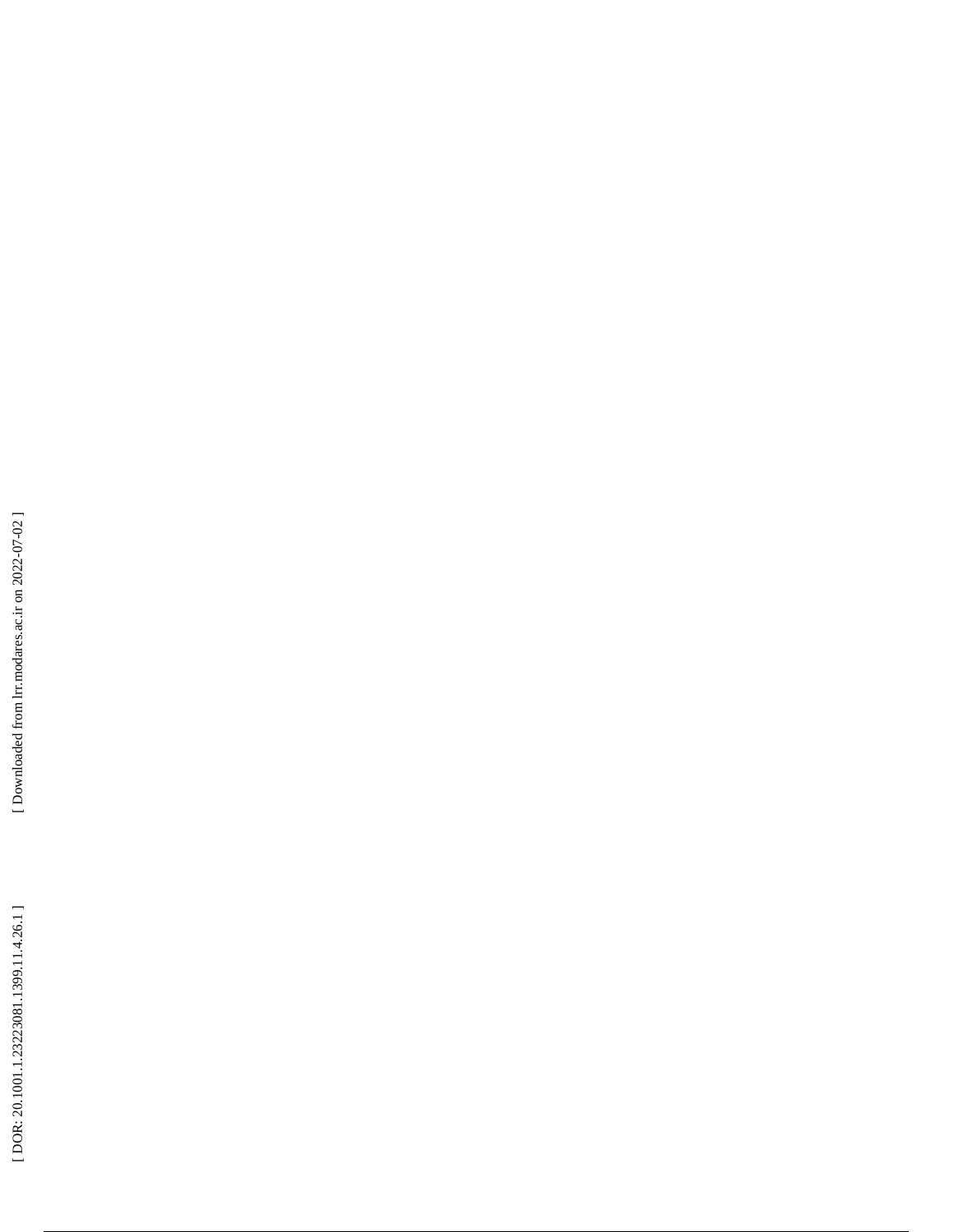

# تحليل كيفيت معنابخشي به پديدارها در زبان گفتمان عرفان بر مبناي آراي لاندوفسكي

عاطفه اميرىفر<sup>י</sup>، سيدعلى قاسمزاده<sup>٬\*</sup>، مرتضى بابک معين<sup>۳</sup>

۰. دانشجوي دكتري ادبيات عرفاني دانشگاه بينالمللي امام خميني(ره)، قزوين، ايران. 2. دانشيار گروه زبان و ادبيات فارسي دانشگاه بينالمللي امام خميني(ره)، قزوين، ايران. 3. دانشيار گروه زبان و ادبيات فرانسه دانشگاه آزاد اسلامي واحد تهران مركزي، تهران، ايران.

دريافت: 01/ 03/ 99 پذيرش: 17/ 06/ 99

#### چكيده

يكي از دشواري هاي مخاطب در مواجهه با متون عرفاني، ناتواني در درك تجربة زيستة عارف است. كشف چگونگي معنابخشي به جهان پديدارها در گفتمان عرفاني بدون توجه به زبان و فهم علمي نشانههاي زباني ممكن نيست. اگر چونان هايدگر زبان را خانة وجود بدانيم، حقيقت عرفان نيز در زبان متجلي است ، اما به دلايلي چون نقضان زبان عادي در بيان تجارب، موانع فهم مخاطب در درك حقيقت و تجارب عرفاني، دشواري موضوع و غيرعادي بودن تجارب عارف و... زبان عرفان دشوارياب و پيچيده مينمايد؛ بهويژه اينكه در گفتمان عرفاني، عارف ـ سوژه بهعنوان كنشگر و روايتگر عرفان با ابژههايی متفاوت روبهروست. در یک سو، جهان حسی پدیدارها و تجربهٔ حسی او قرار دارد و در سوي ديگر با تجربهٔ ذهني ــ عرفاني او مواجهايم كه بخش بيواسطه و غيرقابل انتقال از تجربهٔ زيستهٔ اوست. جستار حاضر تلاش ميكند به كمك آراي پديدارشناسانه و مباني زبانشناختي ـ فلسفي لاندوفسكي چگونگي فرايند معنابخشي به جهان پديدارها را در دو نظام نگرشي وحدت شهودي و وحدت وجودي در گفتمان عرفاني رمزگشايي كند. عارف ـ سوژه با توجه به رويكرد وجودشناسي عرفان نظري از دريچة دو نگرش وجودي و شهودي، ارتباط خود با جهان ـ متن را به تصوير ميكشد. او بهعنوان سوژه بهگونهاي تازه به جهان پديدارها معنا ميبخشد و درنتيجه، فرايند متفاوتي براي زايش و يا دريافت معنا پيش رو خواهد داشت.

ــــــــــــــــــــــــــــــــــــــــــــــــــــــــــــــــــــــــــــــــــــــــــــــــــــــــــــــــــــــــــــــــــــــــــ هاي كليدي: پديدارشناسي، گفتمان عرفان، وحدت شهود، وحدت وجود، نظام معنايي، لاندوفسكي. واژه

E-mail: s.a.ghasemzadeh@hum.ikiu.ac.ir :مقاله مسئول نويسندة\*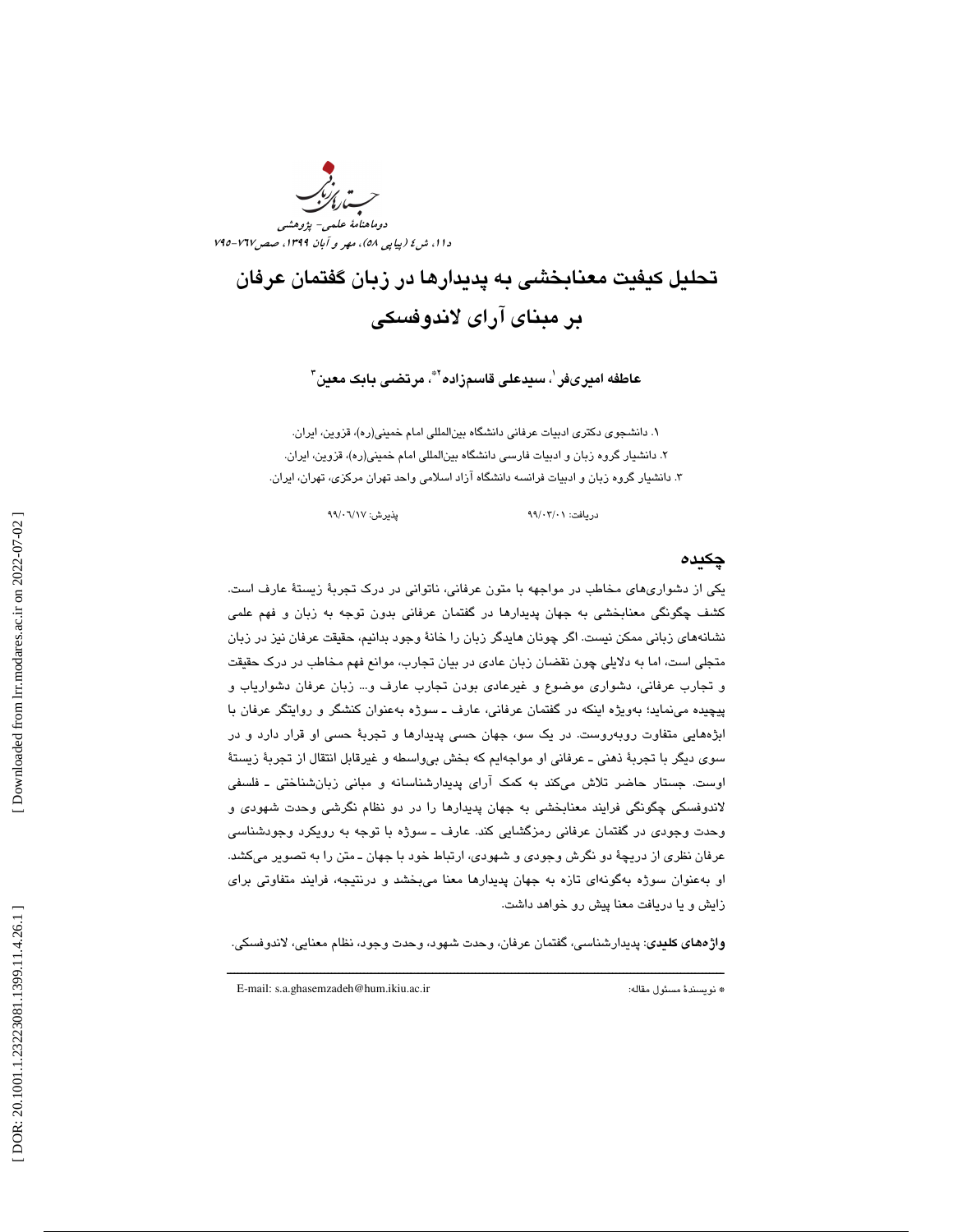## . مقدمه 1

نگاه گفتماني به جهانبيني عرفاني امكان نگرشي وسيعتر را براي تجربه و ذهنيت عارف ميسر ميسازد، زيرا زمينهساز نگاهي ساختاري و نظاممند بدون سوگيريهاي علمي به تفسیر متون عرفانی یا تجارب شگفت زیستهٔ عارف میشود. در این میان نقش گفتهپرداز<sup>۰</sup> و گفتهياب<sup>۲</sup> در يک سو و در سوی ديگر دلايل جبری شکلگيری گفتمان نيز اهميتی ويژه دارد. عرفان پديدة گفتماني است كه در تحليل گزارههاي آن لازم است عوامل مؤثر در شكلگيري تجربة عارف و نمودهاي گفتاري و رفتاري و جايگاه او در برابر جهان بازخواني شود و اين خود مستلزم بررسي رابطة ميان گفتهپرداز و گفتهياب؛ يعني سوژه و ابژه خواهد بود. ديدگاه پدیدارشناسی، با طرح مفاهیمی مانند ادراک<sup>"</sup>، امر حسی<sup>؛</sup>، تجربهٔ زیسته ْ، تعامل سوژه و ابژه، حضور<sup>י</sup>، ادارک ذهنی و نوع نگاه به پدیدارها، همحضوری<sup>٬</sup> اهمیت انگیزهها و الزامات اجتماعي و... دريچهاي تازه براي بررسي و تحليل معنا و ادراك گفتمان عرفان باز كرده است. اين رويكرد به ما فرصت ميدهد با تكيه بر سوژه و ابژه و تمركز بر رابطة ميان آن دو، بتوان به شناختي درست از معنا و يا معنابخشي به جهان پديدارها دست يافت. رابطة يكسو و يا تعاملي ميان سوژه و ابژه در برخورد با جهان پديدارها موجب خلق دو نگرش متفاوت نسبت به جهان خواهد شد. در يکسو، با جهان ــ متن روبهرو هستيم که سوژهٔ استعلايي^در نقش مرجع تلاش دارد با خوانش و رمزگشايي آن به تجربهٔ زيستهٔ خود معنا بخشد و در سوي ديگر، جهان و واقعيت حسي و ادراكي آن كه بدون واسطه بر ما عرضه ميشود و ما در نقش سوژههای كنشگر بیِlنكه قصد تصاحب و خوانش ان را داشته باشیم درگیر تعامل با آن و درنتيجه همحضوري با جهان سرشار از ادراك و احساس خواهيم شد.

بر اين اساس، در پژوهش حاضر با تكيه بر دو ديدگاه گفتماني و پديدارشناسي 9 تلاش ميشود تا رويكرد معنايي عارف ـ سوژه به متن جهان پديدارها در حوزة عرفان نظري بررسي شود . بنابراين ، تركيب گفتمان عرفان در اين جستار بر عرفان نظري و مباني عرفاني مبتني بر وجودشناسي دلالت دارد. موضوع بنيادين مقاله، بازخواني چگونگي توليد معنا در دو رويكرد شهودي و وجودي در زبان عرفان است كه به كمك روش پديدارشناختي لاندوفسكي <sup>۱</sup> انجام ميپذيرد، زيرا به باور ما ديدگاه يادشده بهترين ابزار نظري در كشف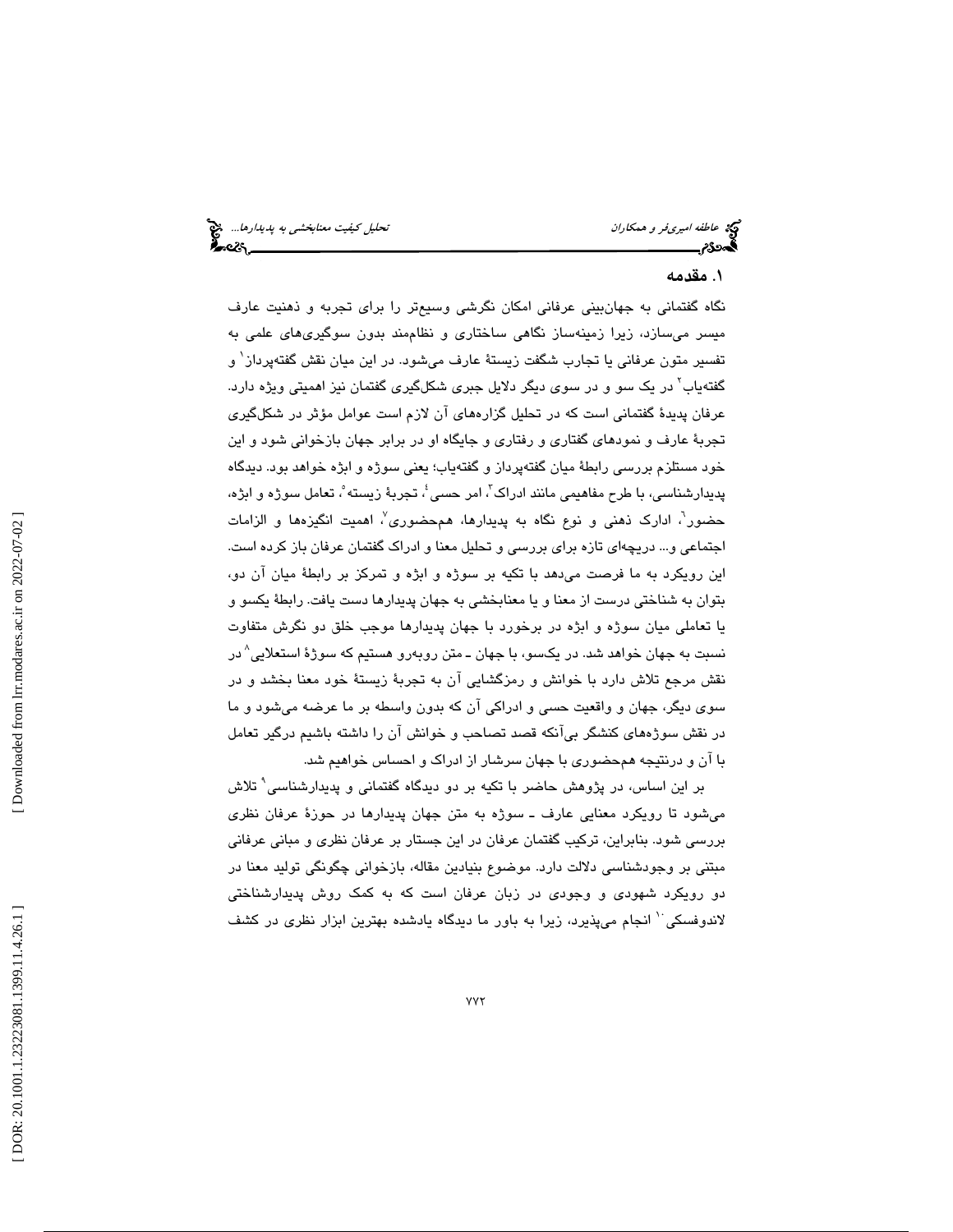تجربة عارف و رابطة او بهعنوان سوژه با تجربه ـ ابژه و جهان ـ متن است و پاسخگوي پرسشهايي مانند اينكه عارف بهعنوان سوژه چگونه به جهان پديدارها مينگرد؟ نسبت معنا در گفتمان عرفان با تفكر و برداشتهاي عارف از تجربة عرفاني چيست؟ چگونه همحضوري و تعامل دوطرفه، عامل زايش معنا در عرفان است؟ پاسخ اينگونه از پرسشها در نوع نگاه عارف به جهان نهفته است، زيرا ديگری و ابژه در جهان پديدارها توسط يک نقطۀ مرجع تعيين ميشود و در گفتمان عرفان، اين نقطة مرجع، عارف و راوي عرفان است كه نقش سوژهاي مستقل و بدنمند را ايفا ميكند.

# . پيشينة تحقيق 2

پديدارشناسي نشانهها، رويكردي تازه است كه از آراي گرماس تا مرلوپونتي و لاندوفسكي را در برميگيرد؛ حوزهاي كه در پژوهشهاي فارسي چندين كتاب ترجمه و تأليفي و بيش از دهها مقالهٔ پژوهشی بر مبنای آن وجود دارد كه در تدوین این پژوهش راهگشا بودهاند و بيشتر به بيان مباني نظري اين حوزه پرداختهاند و البته در ميان آنها پژوهشي در حوزة گفتمان عرفان وجود ندارد. آثاری مانند *پدیدارشناسی ادارک* نوشتهٔ اریک متیوز، *فلسفهٔ ادارک حسی* نوشتهٔ ویلیام فیش و همچنین *پدیدارشناسی هوسرل* تألیف دن زهاوی منابع دسته اول براي آشنايي با پديدارشناسي هستند. در ميان آثار ترجمة فارسي ابعاد گمشدة معنا و معنا بهمثابة تجربة زيسته ترجمه و شرح مرتضي بابك معين ازجمله آثاري هستند كه به طور مستقيم به پديدارشناسي و نشانهشناسي لاندوفسكي پرداخته است. مفاهيمي مانند تن، ادراك، رابطة سوژه و ابژه، نظامهاي معنايي، همحضوري و... از جمله اصول مهم پديدارشناسي است كه در دو اثر فوق بررسي و تحليل شده است. همچنين همين مؤلف با درنظر گرفتن مباني موجود در اين دو اثر پژوهشهايي در حوزههاي ديگر مانند نظامهاي زباني، نظام آموزشي، تبليغات، زبان شعر و... دارند. ازجمله اين پژوهشها كه تلاش دارد روش تحلیل و تطبیق این مبانی نظری را در گفتمان کاربردی کند یکی «بررسی تطبیقی انديشههاي بنيادين پديدارشناسي (با رويكرد هوسرلي) با مضاميني چند در شعر سپهري » (معين، ١٣٩٠: ٦٧–٢٨) و ديگري «تبيين خلق زبان شاعرانه با استفاده از نظام مبتني بر تطبيق و لغزشهای مهارشدهٔ اریک لاندوفسکی» (معین، ۱۳۹۲: ۱۲۱–۱۳٤) و نیز «تحلیل فرایند معنا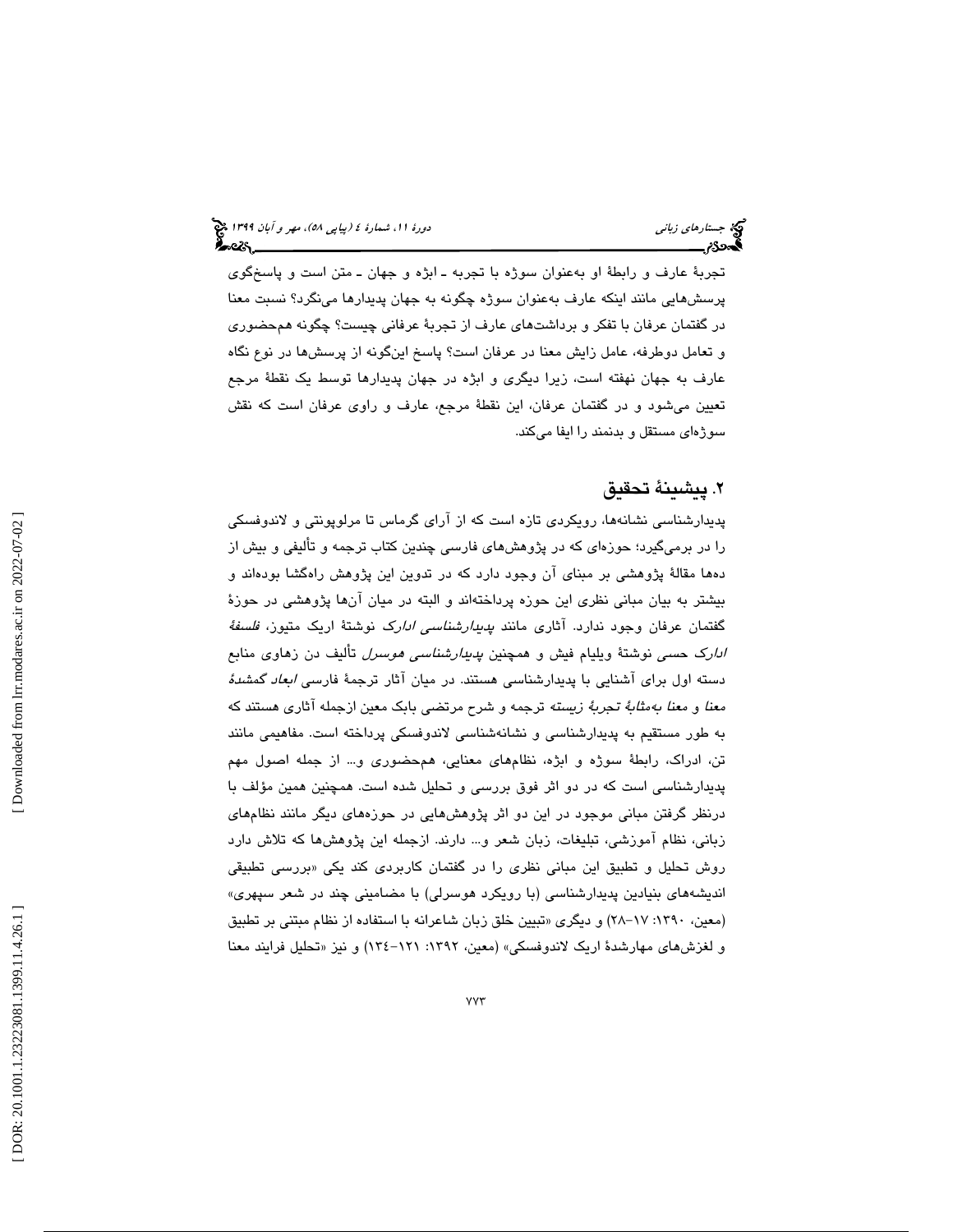در نشانهشناسي با رويكرد پديدارشناسي و نظرية پيچيدگي » (معين و پاكنژاد، :1394 -195 ۲۱۶) است. با وجود اين، با استفاده از رويكرد پديدارشناسي نشانهها بهويژه با تكيه بر اراي لاندوفسكي و رديابي كيفيت معنابخشي به پديدارها در حوزة گفتمان عرفاني تاكنون پژوهشي انجام نشده است. لذا جستار پيشِ رو تلاش ميكند با تكيه بر گفتمان عرفاني بر اساس رويكرد نشانهشناختي لاندوفسكي به بازگويي تجربة زيستة عرفاني بيانناپذير و تبيين نحوة تعامل و رابطة عارف ـ سوژه با جهان و ادراك شگرف او از پديدهها و فرايند توليد معنا در نظام گفتماني ـ پديدارشناختي بپردازد.

# . مباني نظري تحقيق 3

در بررسي گفتماني متون

در نظر گرفتن بنيان هاي ادراك حسي توليد مـعنا سـبب مـيگردد تا ديگر معنا را امري كليشه اي، مكانيكي، ثابت و منجمد ندانيم. به اين تـرتيب ميتوانيم به معناي زندة يك چيز كه همان معناي سيال چيزهاست نزديک شويم، زيرا نظام ادراک حسي نظامي است مبتني بر حـضور كه در آن توليد معنا با رجعت به شرايط پديدارشناختي ميسر است و اين بدين معني است كـه مـا با گونه اي از حضور مواجه ميگرديم كه نه تنها قابل تكثير است، بـلكه بـه دليـل بهرهمندي از سياليت ميتواند از دورترين زمان و مكان در گذشته تا، دورترين زمان و مكان در آينده، با شـدت وحـدتي مـتفاوت در نوسان باشد (شعيري، :1384 132 ).

معنا و رويكرد انسان به جهان پديدارها در گفتمان عرفاني نيز نميتواند از پيش مشخص و محدود باشد، زيرا نوع تجربهٔ زيستهٔ غالباً فراحسي'' عارف، راه را بر انجماد و از پيش تعيينشدگي معنا خواهد بست. معنا و ادراك در گفتمان عرفاني از همحضوري سوژه با ابژه يا ابژههاست كه در قالب افراد يا پديدارها و در فرايندي اداركي ـ حسي نمايان ميشود. كنش در هر گفتماني ممكن است متفاوت باشد؛ در گفتمان عرفاني، كنش ممكن است يك پارة گفتار باشد؛ مانند بيان شطحيات شعرگونه و رمزآلود و يا غيركلامي باشد؛ مثل سماع، كرامات و يا خرقهپوشی و خانقاەنشینی. در تجربهٔ زیسته «تجربههای دیداری به اعتبار پدیدارشناس*ی* خود، محتواي بازنمودي دارند؛ يعني اگر چيزي بهعنوان كيفيت يك تجربه، وجود دارد، اين كيفيت ــ كه براي تجربهكننده ادراك شده است ــ به تنهايي كافي است. تجربهاي را كه در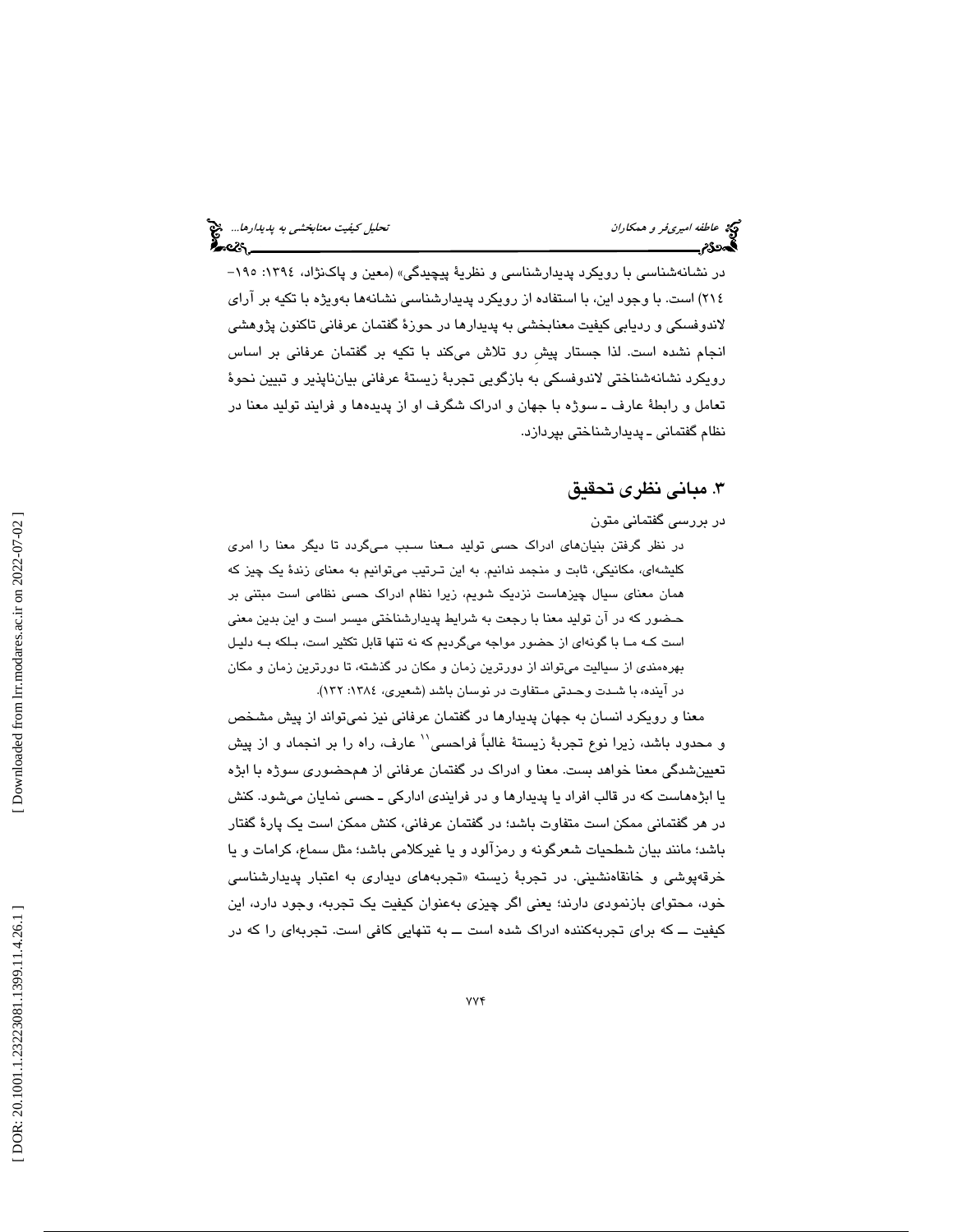حال حاضر داريد، در نظر بگيريد؛ اين فرض پذيرفتني بهنظر ميرسد كه تجربة شما، فقط با توجه به كيفيتي كه براي شما دارد، دقيق است » (فيش، :1391 -122 123). پس تجربة عارف، برای او حقیقت است و یا نمود بخشی از ان حقیقتی که به قول هرد «نوعی اگاهی بی<sub>0</sub>اسطه از مقام الوهيت است» (فعالي، :1384 349). تجربة زيستة عارف از اين ديدگاه مانند تجربة ديني، نوعي آگاهي از جانب خداوند كه با عقل يا ارادة فرد و جامعه به دست نيامده است (لنگهاوسن و ملكيان، ١٣٧٩: ٧)؛ تجربهاي كه در عين فراحسي و الوهي بودن براي عارف ـ سوژه، كاملاً ديداري و ملموس است و براساس اصل پديداري و بازنمودي تجربهها؛ همين كه عارف (سوژه) از تجربهاي غيرقابل بيان، كيفيتي ويژه را درك كند، ميتواند دليلي بر تأييد وجود آن و ادراك شهودي باشد. با توجه به رويكرد گفتماني در مباحث عرفان نظري و توجه به رابطة سوژه و ابژه، مفهوم گفتمان در اين حوزه زماني شكل ميگيرد كه ميان مشاركتكنندگان آن ، يعني سوژهها و ابژهها، تعاملي برقرار باشد و از اين نظر، آنچه لاندوفسكي زايش معنا مينامد با تعريف گفتمان همخواني دارد:

ـ معنا در يك لحظه ــ كه همان لحظ ة كنش و عمل است به ــ وجود ميآيد؛

 ـ معنا در همحضوري و تعامل طرفين حاصل ميشود ، اما از پيش مشخصشده نيست؛ ـ معنا از تعامل سوژههايي همحضور حاصل ميشود؛

ـ معنا «در عمل و در موقعیت، ما را در تعامل فعال با سوژههایی دیگر قرار میدهد و با تطبيق ما با ديگري مولد معناهاي متكثر ميشود» (معين، :1394 )95.

از اين ديدگاه، در گفتمان عرفان، تجربه و ادارك كه روي ديگر معنا هستند تنها با مشاركت طرفين فرايند تعامل يعني سوژه و ابژه شكل ميگيرند. معنايي كه آني و در لحظ ة كنش شكل ميگيرد و از پيش تعيين شده نيست و از همين روي است كه قابليت تكثر و سياليت دارد.

با توجه به مفاهیم پدیدارشناسی ادارک، حضور و فرایند زایش یا تولید معنا، رابطهٔ عارف ـ سوژه با ابژهها و تجربة شهودي او، تعيينكنندة شيوة حضور او در متن جهان است و از سويي توان ادراكي و حسي او در برخورد با ابژهاي شهودي يا حسي ميتواند فرايندي متفاوت از تولید معنا را درپی داشته باشد. «شیوهٔ حضور سوژه در ارتباط با جهان پیرامون و اشيا تعريف ميشود. اين شيوهٔ حضور كه در برقراری ارتباط با دنيای ابژهها رقم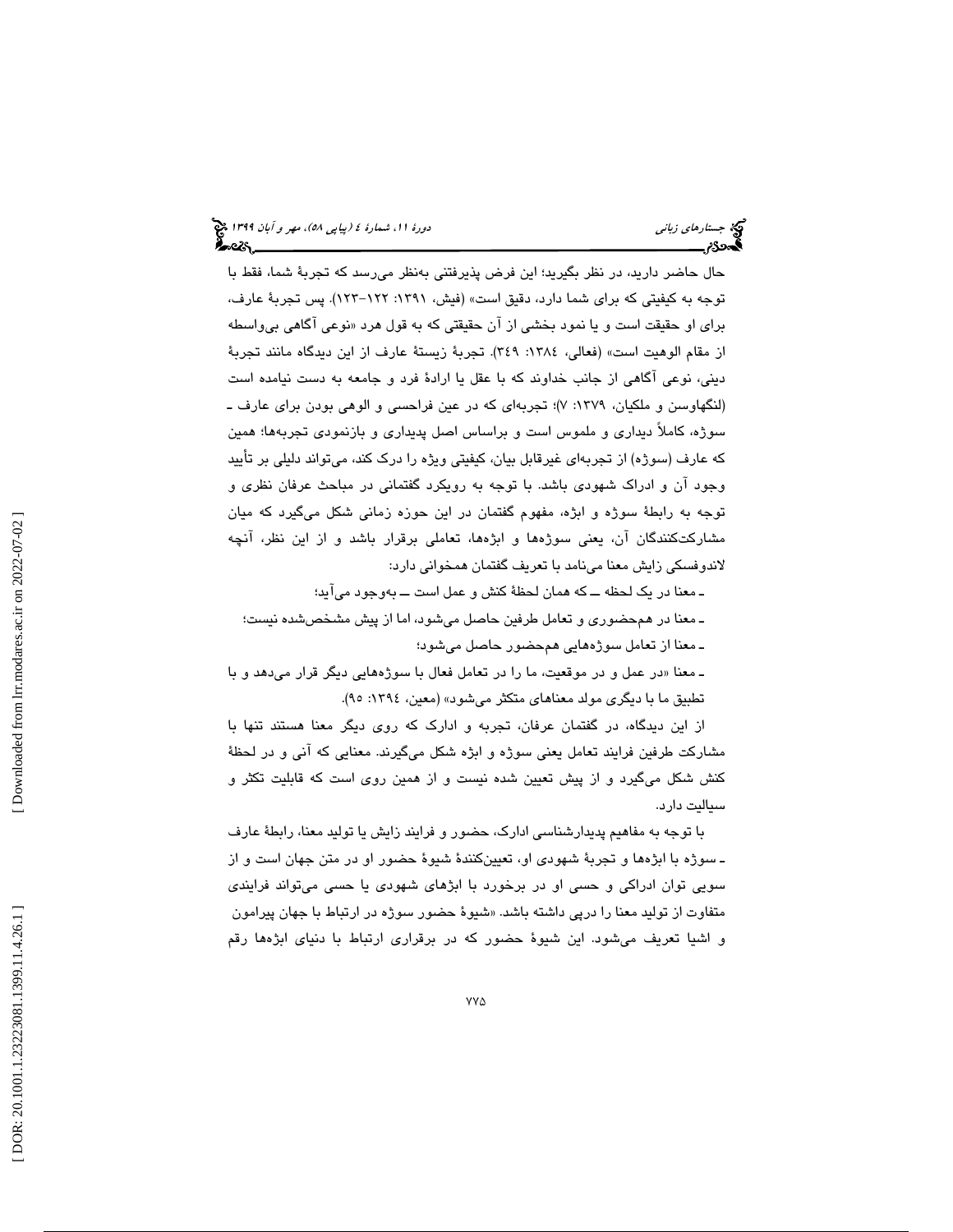میخورد و مولد معناست، به واسطهٔ توانش حسی ــ ادراکی سوژه تحقق می پذیرد. از این رو، شكل حضور سوژه در تجربهٔ ديني و گونههای حسی مختلف، در فرايند توليد معنا و در شكلگيري ميدان عملياتي گفتمان تأثير بسزايي دارد » (تقوي فردود، :1397 275). اين بدين معني است كه جهان ابژهها تعيينكنندة نقش عارف بهعنوان سوژه، ابژه و يا كنشگر است. تنها جايگاه تعيينكنندة معنا و نيز رونمايي جهان براي عارف ـ سوژه، زاوية ديد اوست كه در تعاملي ارگانيك، به او كمك ميكند تا به متن جهان هويت معنايي بخشد. از همين رو، لاندوفسكي «ديگرى را چيزى نسببي مىداند كه بەمثابهٔ يک طرف تعامل، از زاويهٔ ديد يک سوژهٔ مرجع شکل میگیرد. هر انچه در ارتباط با سوژه «عمل» میکند و یا در مقابل ان «مقاومت» مينمايد يا حتى هر انچه در مقابل ان «وجود دارد» و با سوژه در تعامل قرار میگیرد، برای او تصویر دیگری<sup>٬٬</sup>(غیریت) مییابد» (Landowski, 2004: 32). همچنین لاندوفسكي معتقد است كه «ديگرى» به دو صورت ميتواند با انسان در ارتباط باشد، يا ابژهٔ وابسته درنظر گرفته ميشود و با وجه ابزاريش تحليل ميشود و يا چون سوژهاي مستقل و مرجع و اگو (من استعلايي) با آن تعامل ميشود (معين، :1394 47- 48). اگر ما با جهان بهمثابة متن آزادانه وارد تعامل شويم درواقع جهان را بهعنوان سوژهاي ديگر در برابر خود ميبينيم كه همچون ما قدرت كنشگري و تأثيرگذاري دارد.

لاندوفسكي همچنين، به حالتهاي «تطبيقي» نيز اشاره ميكند؛ به اين معنا كه تمايلات، كنجكاويها و برنامههاي ما (سوژه) دربرابر غيريتي است كه آن نيز ميتواند خود را در مقابل ما بهمثابة سوژهاي مستقل عرضه كند، و نه بهمثابة ابژهاي منفعل ( ,Landowski 27 2004: ). با برقراري تعامل ميان سوژه و ابژة مستقل و رسيدن به مرحلة همحضوري و وحدت، دو سوژة كنشگر در يك مسير به تطبيق ميرسند و در فرايندي تعاملي در توليد معنايي تازه نقشآفريني ميكنند؛ بهگونهاي كه با حضور هر يك، ديگري نيز معنا مييابد و غياب يكي، روند توليد معنا را متوقف ميسازد. اين نوع معنا، ديگر از قبل، يك جانبه به نسبت معيارهاي معتبر سوژه حاصل نميشود، بلكه معنايي است كه آشكارگي آن تنها وابسته به حضور هر دو سويهٔ تعامل در نقش سوژه و تحقق همزمان ديگري (ابژهٔ پويا``) است كه میتواند استعدادهای خود را همزمان تحقق بخشد. اینجاست كه میتوان از «رخدادگی» معنا سخن گفت (معين، :1394 )48.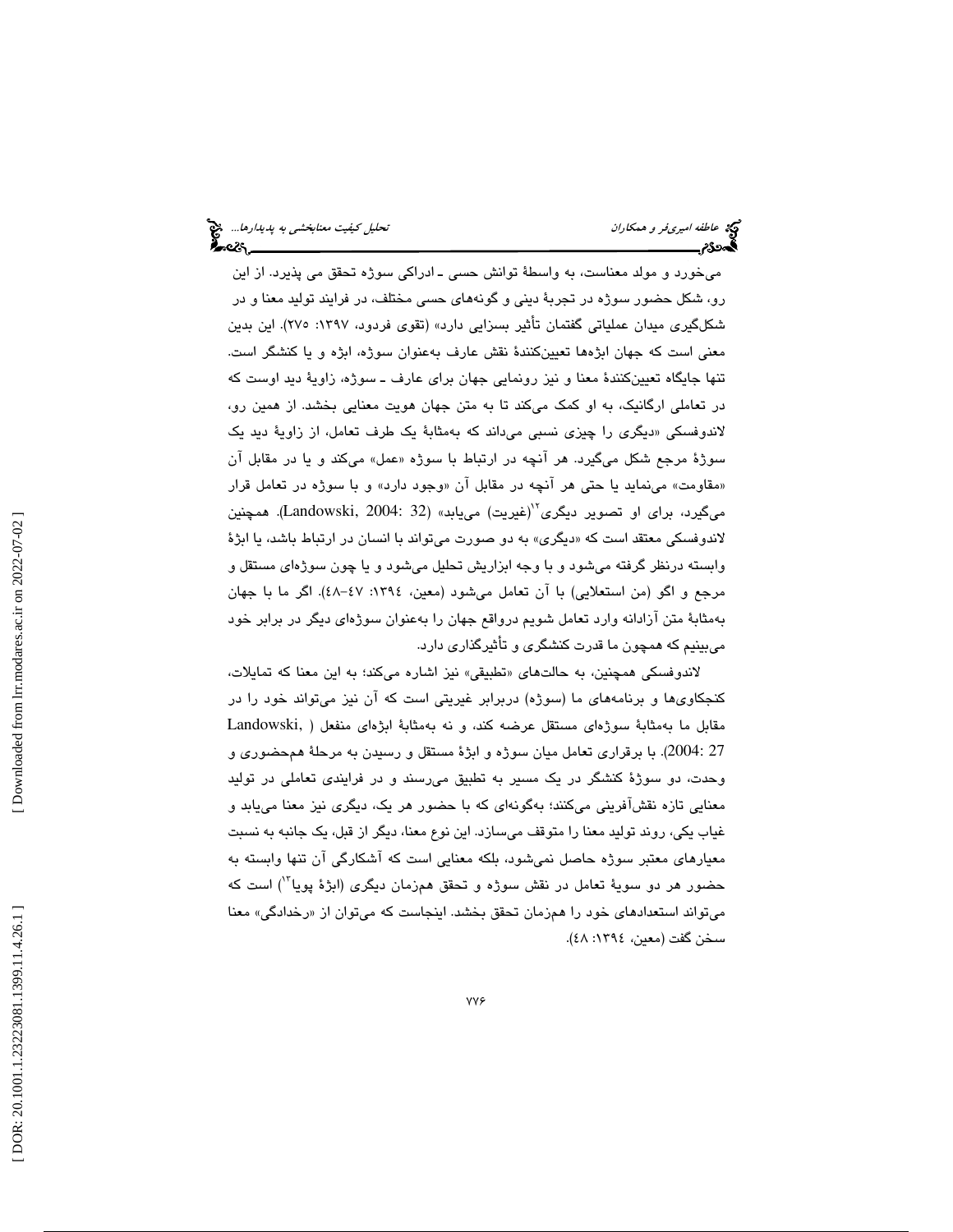# . ارائه و تجزيه و تحليل دادهها 4

1ـ4 . گفتمان عرفاني وكيفيت معنابخشي عارف به جهان پديدارها از انجا كه «وحدت وجود» پايهٔ عرفان اسلامی است، در گفتمان عرفان، ديدگاه عارف بيشتر ساختاري وجودشناختي دارد. مسئلة وجود، تجرد وجود و يا متكثر شدن آن در جهان پديدهها و ارتباط وجود بهعنوان عين با ديگران بهمنزلة ممكنات، سبك نگاه عارف را به جهان پديدهها و هر آنچه وجود دارد، شكل ميدهد. نگاه پديدارشناختي عارف از تعامل و تقابل گفتمان وحدت/ كثرت به توليد معنا ميانجامد ، زيرا تعدد و تكثر عناصر ديداري در تعامل عارف با پديدارها، تضمينكنندة پوپايي و زايش و موجب وحدت عناصر ديداري و آرامش خاطر، گريز از خودمحوري و تمركز به نقطة واحد مي شود (شعيري، ١٣٩٢: ٨٠). لذا تجربة عرفاني عارف ـ سوژه و روايت و خوانش او از پديدارها به مسئلة وجود و ممكنات يا مظاهر آن باز ميگردد. در عرفان اسلامي با دو ديدگاه يا نظام شهودي و وجودي مواجهيم كه تلاش ميكنند از منظر خويش به تفسير و تبيين جهان پديدهها بپردازند. اگرچه تأكيد هر دو بر مسألة وحدت است، نوع نگاه آنها به مسئلة وجود و كثرت متفاوت است؛ درنتيجه روش و فرايندي كه سالك از طريق آن ميكوشد به حقيقت واحد و معنا نزديك شود، متفاوت خواهد بود.

### 1ـ1ـ4 . رويكرد معنايي وحدت شهود

اساسا تجربة عارف بر شهود و حضور استوار است و اين آگاهي يا شناخت حضوري يا شهودي بر ادراك عقلي ترجيح دارد. در يك سو، حواس انسان و قواي عقلي او با تعينات و امور حسی در ارتباطاند؛ و در سوی دیگر، انسان با باطن و قدرت درونی خود (تعطیلی حواس ظاهري) ميتواند از تعلقات ظاهري رها شود و با حقيقت واحد جهان ارتباط شهودي برقرار كند (يثربي، 40:1391)؛ اما طبعاً رها شدن عارف ـ سوژه از محدوديت جهان اعيان و تعلقات نفساني و ظاهري به راحتي ميسر نيست و مستلزم رعايت اصول زير نظر پير است. باور به وجود تعينات و تلاش براي كنار زدن آنها خود دليلي است كه در نگرش وحدت شهود، وجود يك نظام برنامهمدار براي تربيت سالك و كنار زدن تعينات الزامي است. گاه براي عارف واصل تجربة واقعة عرفاني، به شناختي دريافتني ، اما بيانناپذير ميانجامد؛ اما بر اساس اصول عرفان شهودي، سالك تنها با عبور از نظام برنامهريزيشدة طريقت است كه درنهايت به مرحلة مشاهده خواهد رسيد. در نگرش باورمندان به وحدت شهود تأكيد بر ديدار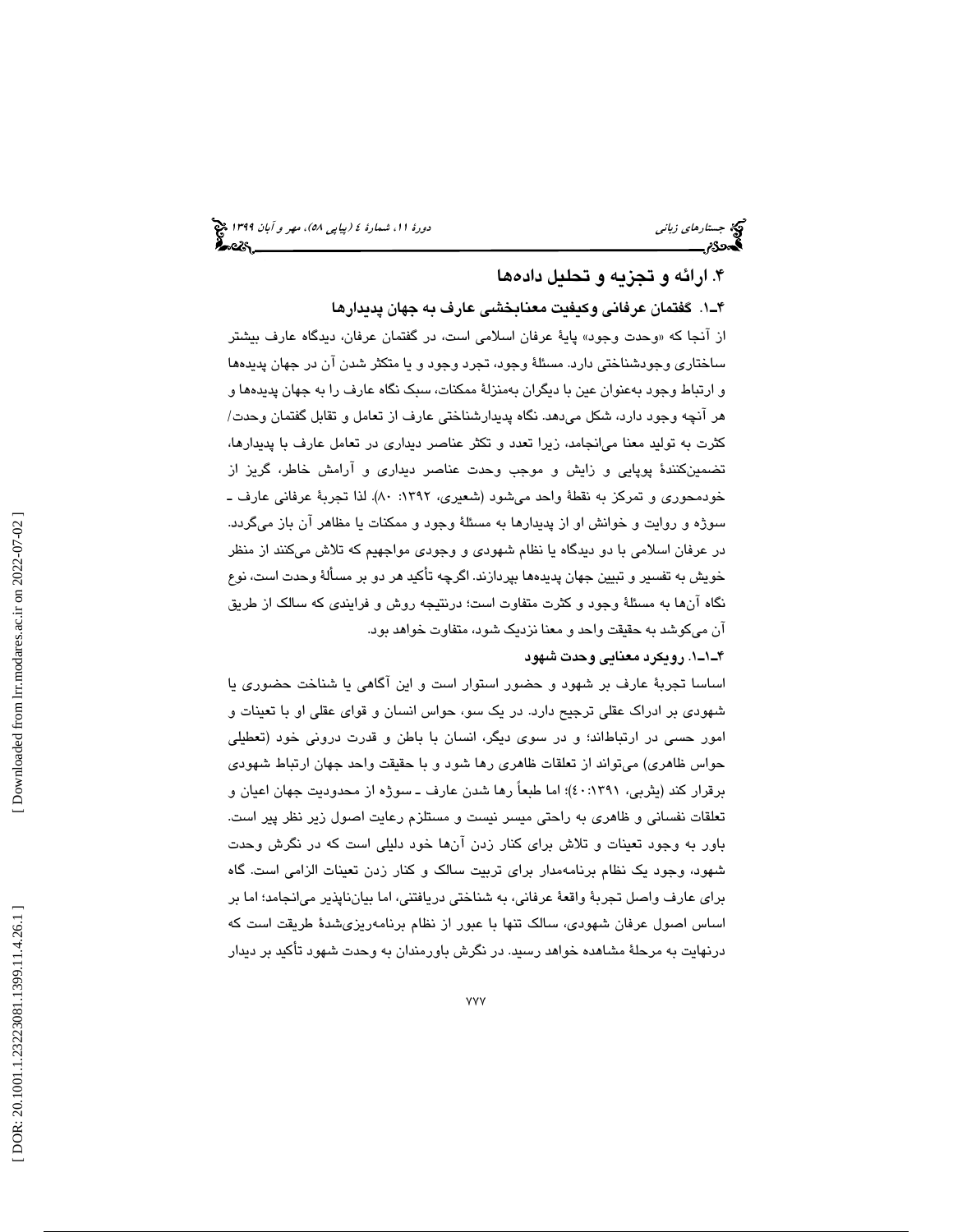حضوري و عيني در خلق معنا آشكار است. اين نكته ــ كه نقل تمام شواهد آن از حوصلة اين پژوهش خارج است ــ از گفتار، احوال و سلوك عرفا به خوبي مشهود است.

از نظر معتقدان به نگرش شهودي، نگاه عارف همواره معطوف به حضرت حق است، در حالي كه كثرات و اختلاف اصناف بر اساس علم و قدرت و اراد ة حق وجود دارند ، اما عارف نظر خود را از آنها منحرف و تنها به ذات حقيقي حق معطوف ميكند. هنگامي كه عارف متوجه ظهور تام وجود مطلق شود، تمام اضافات را ساقط ميبيند و جز حقيقت حق چيزي نميبيند؛ مانند تجلي نور شمع در آينههاي متكثر كه توجه مشاهدهكننده را به خود جذب ميكند و نظر بيننده را از آينهها و شمع دور ميدارد (رفيعي قزويني، :1367 -55 54 ) يا مشاهدة امواج پياپي دريا كه جدا از دريا نيستند و وجودشان به وجود دريا وابسته است، لذا ةهم آنچه مشهود است درياست نه تعنيات آن. در گزارة فوق، عارف ـ سوژه بهعنوان كنشگر، سوژة مرجع است كه خود انتخاب ميكند با كدام ديگري در ارتباط باشد، با تعينات يا با حقيقت مطلق؛ يعني خداوند. حمزهٔ فناري نيز براي توحيد چهار ساحت در نظر دارد كه عاليترين ان، لَبِّ لَب است: «يعني در جهان هستي چيزي غير از واحد نبيند و اين فناي در توحيد است» (فناري، :1374 -274 279). در مكاشفه نيز بر مشاهده و ديدار عيني تأكيد میشود؛ چراکه «به قول روزبهان بقلی، کشف به معنای ایضاح امور پوشیده است برای قوهٔ ادراك؛ چنانكه گويي شخص با چشم آن را ميبيند. بهعبارت ديگر ادراك را براي انسان نوعي ديدار عيني به صورت بشري و شخصي، تجسمي ميداند كه علم را به واسطه نور الهي ظاهر میسازد» (کارل، ۱۳۷۷: ۵۲–۵۳)؛ چنانکه در *شرح گلشن راز* میخوانیم که شهود، رؤیت حق است به حق؛ يعني اين مشهد سالك واصل، بساط هستي مجازي را كه وجود كثرات و تعينات است طي كرده و ديده كه هر چه هست اوست و غير آن حقيقت، موجود ديگري نيست؛ پس كثرات و تعينات، اعتبارات هستي مطلقاند كه عارض آن حقيقت شده اند (لاهيجي، بي تا: 238). از همين جاست كه لاهيجي معتقد است عارف كسي است كه مشاهد، ذات و اسما و صفات الهي باشد نه علم بدانها داشته باشد (همان: 344 ).

#### . 2ـ1ـ4 رويكرد معنايي وحدت وجود

در نظام وحدت وجود، روند معنابخشي به جهان، ابعاد پديدارشناختي متفاوتي دارد؛ مثلاً در حاشيهٔ *شواهد الربو*بي*ه* بحثی مفصل درمورد وجود، موجود و كثرت و وحدت انها شده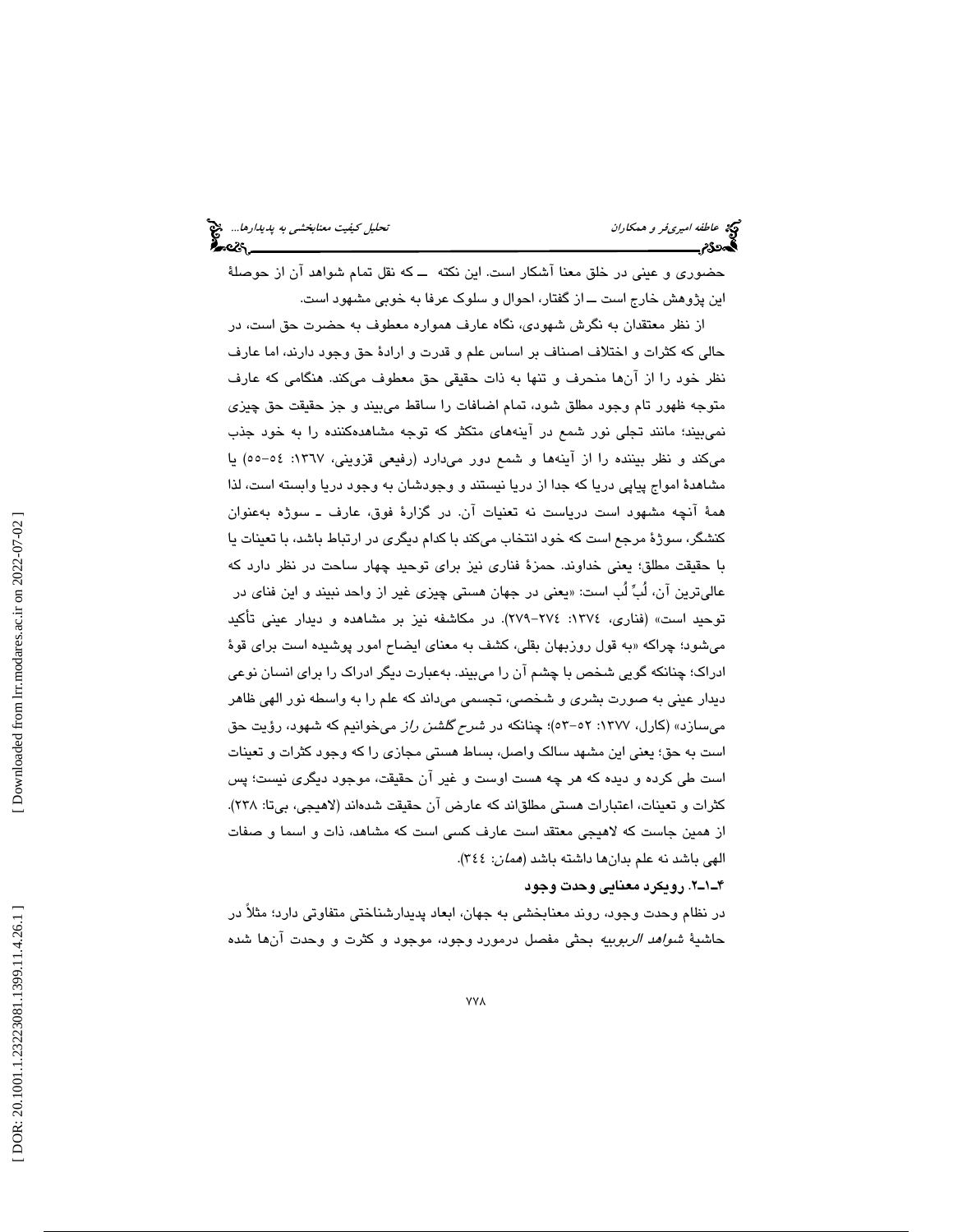است و مؤلف به چهار عقيدهٔ مختلف در اين مورد اشاره ميكند؛ ازجمله وحدت وجود و موجود در عين كثرت ، به اين معني اشاره دارند كه وجود داراي انواع نيست ، اما داراي مراتب و درجات متعدد است در كمال و نقص و تقدم و تأخر (سبزواري، :1386 521). در وحدت وجود، خلق، عين حق است، نه چنانكه خالقي باشد و مخلوقي جدا از او؛ بلكه اين دو از هم جدا نيستند. عالم وجود چيزي جدا از حق و خالق نيست ، بلكه پرتو تجلي اوست كه به صورت عالم نمایان میشود (موحد، ۱۳۹۲: ۱٤۲). چونان طیفهای نور که از منشوری مشبک عبور داده شدهاند و تكثر يافتهاند؛ اما با خاموش شدن منبع نور واحدي كه از شبكه عبور داده شده، اين انوار متكثر نيز نابود ميشوند. پس كثرات و تعينات با همهٔ گوناگوني، تجليهاي يک حقيقتاند و نه وجودهايي مستقل و مجزا از حقيقت ذات خداوند.

### 2ـ4 . رويكرد معنايي دو نظام شهودي و وجودي به متن ـ جهان

اگرچه هر دو نظام شهودي و وجودي درنهايت هدفي واحد دارند ، اما مسير وصول و شناخت و درنهايت تعبير و تفسيرشان از وجود و كيفيت معنابخشي به هستي متفاوت است. عالم تعينات كه جهاني است سرشار از پديدارها و ابژهها در ديدگاه شهودي بهگونهاي براي عارف ـ سوژه ترسيم ميشود كه با مفهوم تعين ـ ابژه در نظام وحدت وجود متفاوت است. به همين شكل جايگاه عارف ـ سوژه، نوع تجربة زيستة عرفاني او و رابطة او با سوژة مرجع در جهان هستي نيز بهگونهاي ديگر شكل ميگيرد.

#### 1ـ2ـ4 . زاوية ديد و معنا

معنا و هويت نشانهها در گفتمان عرفاني به وجود عارف بهعنوان سوژه و زاوية ديد او بهمنزلة پايگاهي ارگانيك و نظاممند بستگي دارد؛ كنشگري كه از ديدگاه او و تعاملش با جهان پديدهها، كليت و اجزا*ی* جهانبين*ی* عرفانی شكل میگیرد. «زاويهٔ ديد يک مفهوم شناختی است كه بر اساس ارتباط سوژه با دنياي پيرامون شكل ميگيرد و با جرياني حسي ـ ادراكي آغاز ميشود و سپس سوژه بر اساس ويژگيهاي فرهنگي و ايدئولوژيك به گزينش يك مورد از ميان همهٔ موارد ميپردازد» (شعيري، ١٣٩٠: ١٦٦). در هر دو ديدگاه شهودي و وجودي، عارف ـ سوژة كنشگر است ، اما در دو ساحت زيستي، خوانشي متفاوت از متن جهان ارائه ميدهد. نخستين تفاوت بنيادين ميان سوژه در دو نظام شهودي و وجودي، تفاوت در زاوية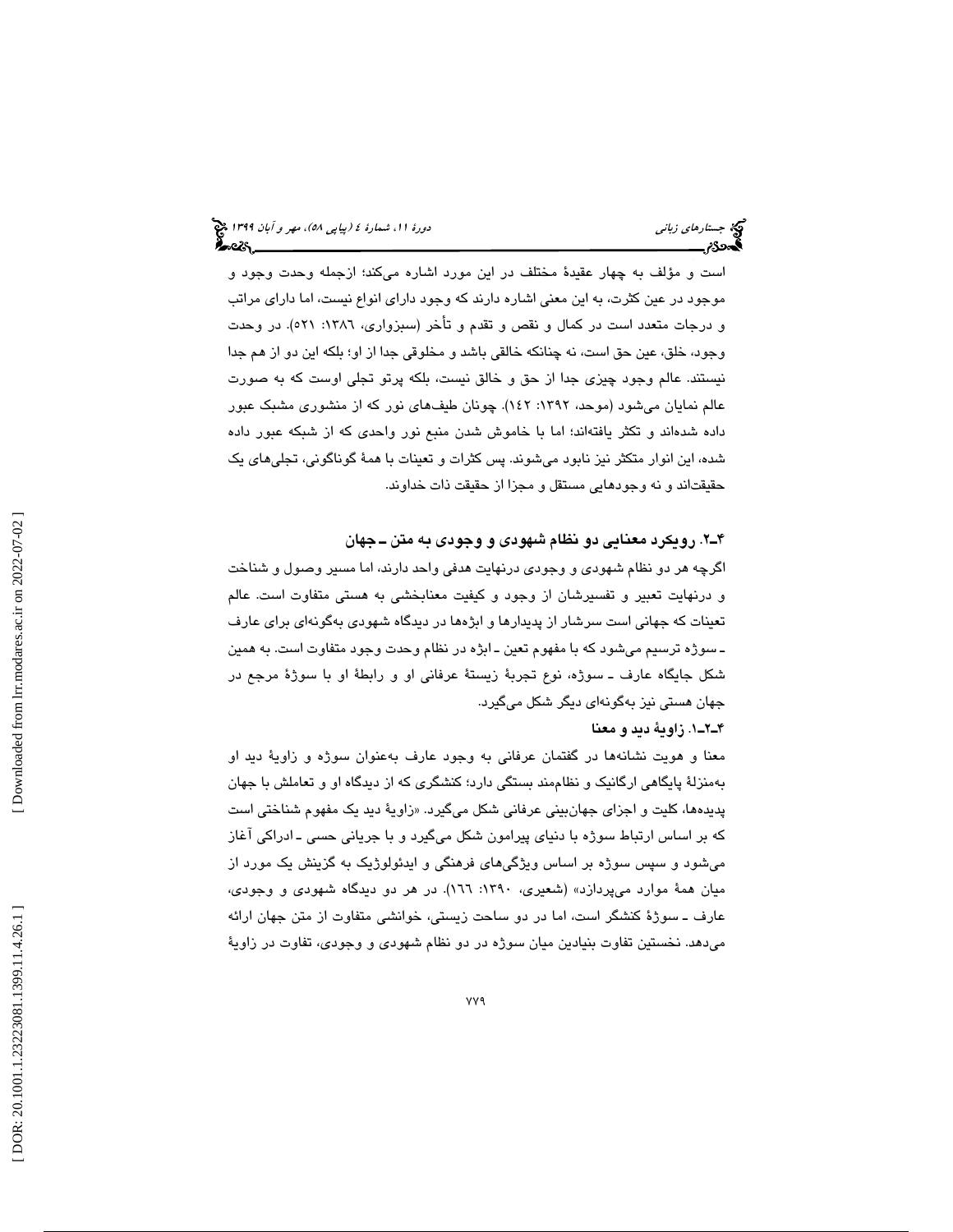ديد است و به تعبيري ديگر، نوع معنابخشي به جهان ـ متن<sup>، ۱</sup> بهسبب زاويهٔ نگاه آنها متفاوت است.

عارف ــ سوژه وحدت شهودی، متن جهان را با وجه ابزاریاش نگاه میکند و تمایلی برای روبهرو شدن با ابژهها و تعینات ندارد و تا حد امکان از هر چیز مادی دوری میکند و يا با آن ستيز دارد ، زيرا هدف او رسيدن به مشاهده و كشف حقيقت ذات مطلق است. اينگونه برخورد با تعينات بهويژه امور مادي و محسوس در اقوال و رفتار بسياري از عرفاي نخستين تا قرن ششم ديده ميشود؛ مانند معروف كرخي كه حب دنيا را رد ميكند و معتقد عارف به اضطرار و اجبار به دنيا رو ميكند و دنياطلب از سر اختيار و دوستي » است « (سلمي، ١٣٧٢: ٨٩). اين نوع نگاه به امور و پديدارها نوعي روند قالبي و ازپيش تعيينشده است كه به عارف وحدت شهودي اجازه ميدهد تا بهعنوان سوژهاي مرجع و كنشگر عمل كند و خود بر اساس اراده و تصميم خويش، نظم و برنامه، الگو و انگيزة توافقي، متن ـ جهان را در حد ابژهاي ناديدني كنار بزند و تنها به هدف غايي خود بينديشد. ابژهاي كه اين سوژه در برابر خود ميبيند، نفس اوست كه بيشك نياز دارد كه توسط عارف ـ سوژه در نظامي برنامهمدار قرار گيرد.

در سوي ديگر، عارف ـ سوژه در وحدت وجود، ابژهها را بدنمند و كنشگر ميبيند و معتقد است تمام اين تعينات، تجلي و مظاهر ذات وجود خداوندند . بنابراين ، نه قصد كنار زدن آنها را دارد و نه قرار است خود را در برابرشان مسلح كند. او با ديدگاه وحدت وجود، از استقلال و كنشگري بيشتري برخوردار است و خود را در جهان هستي رها كرده و در برخورد با ابژه ـ تجليهاي گوناگون قرار ميدهد. اين عارف ـ سوژه خلاف عارف وحدت شهودي، جهان را متني براي رمزگشايي درنظر نميگيرد، بلكه جهان هستي را آينهاي تمامنما از تجليات يك ذات مطلق ميداند و هدف او همسو شدن با ابژهها و تجليات است.

پس معنا در دو بافت گفتماني متفاوت ظاهر ميشود و وضعيت عارف ـ سوژة بهعنوان كنشگر درگير در هر يك از طرفين شهودي و يا وجودي تعيينكنندة معنا و رويكرد معنايي به جهان پديدارهاي عرفاني است. بر اين اساس، زاوية ديد عارف ـ سوژه در وحدت شهودي از بيرون به پديدة ابژه ـ تعين مينگرد و تعامل او با اين ديگري، سوژه را به خوانشگري بدل ساخته است كه تلاش ميكند با خوانش ابژه به معنا دست يابد و معناي موردنظر خود را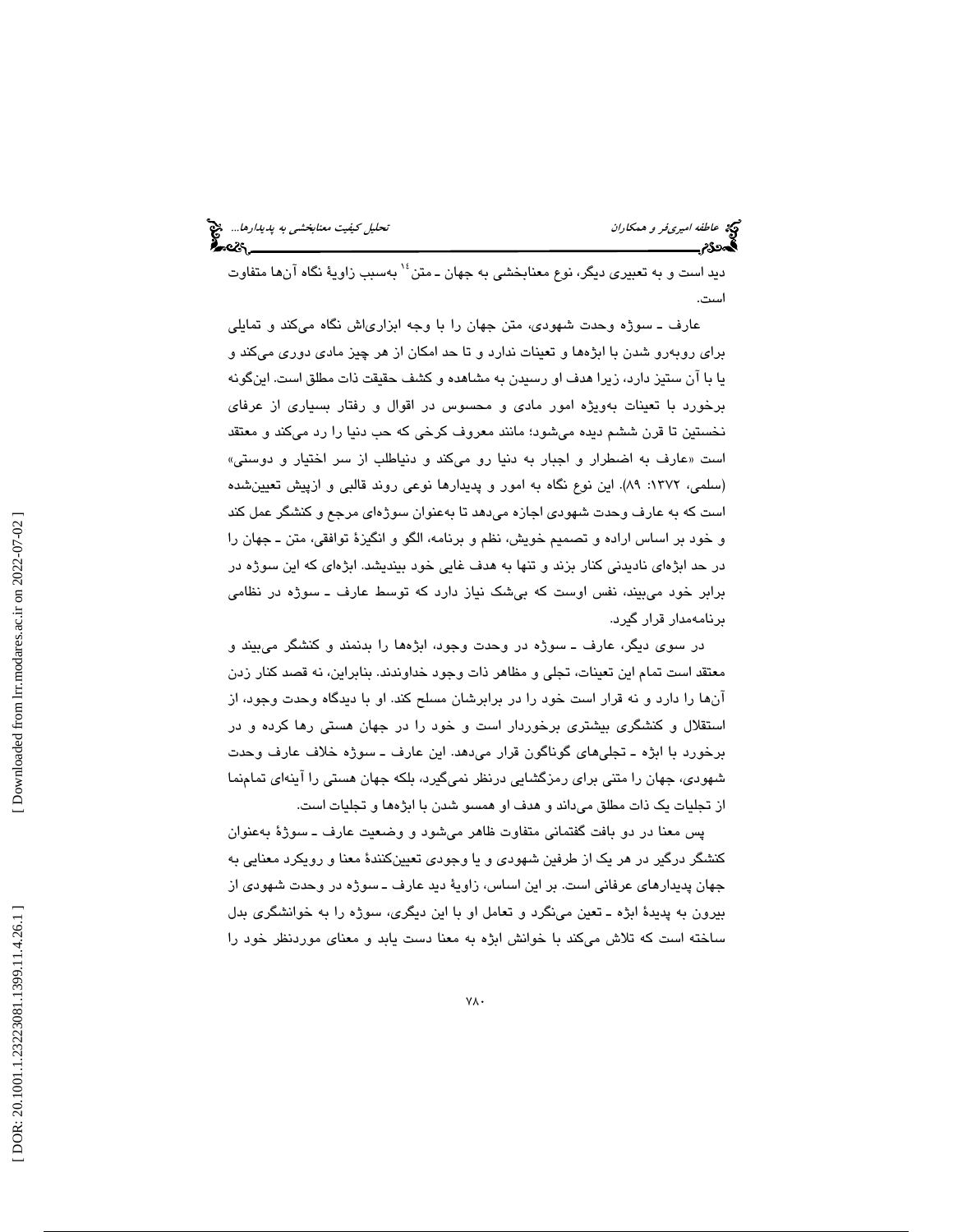بسازد كه انگيزه، الگو و نظام برناممدار وي تعيين كرده است. حال آنكه عارف وجودي در روندي ادراكي ـ حسي خود را در ميان ابژهها قرار ميدهد و معنايي كه بدان ميرسد تازه و متكثر است و نه كشفي. بدين گونه، تفاوت در زاوية ديد و نوع معنابخشي به پديدارها در متن ـ جهان، دو فرايند متفاوت توليد معنا و درنهايت دو نوع معناي غايي متفاوت ايجاد ميكند:

ـ فرايند تعاملي در خلق معنا: معنا در اينجا حاصل تعامل و ارتباط ميان سوژه و ابژه است. نوعي تطبيق بين ابژه كه با ويژگيهاي ذاتي خود، عمليات خوانش را به سوژه عرضه ميكند و طريقي كه با آن هر خوانشگر ـ سوژه دست به خوانش ميزند (معين، :1394 39). اين نوع معنا در نظام وحدت وجود و در ارتباط ميان عارف ـ سوژه با تعينات و تجليها ديده ميشود؛ معنايي كه بهدليل بسياري زاوية ديد در ميان سوژهها و نيز رهايي سوژهها در ميان حضور بيشمار ابژهها امكان تكثر آن بسيار است.

ـ فرايند خوانشي در كشف معنا: اين نوع معنا برآمده از روندي خوانشي و ابزاري با ابژه است. نوعي برخورد مكانيكي و عموماً برنامهمدار با ابژهها كه بر اساس پيشفرضها، اهداف و اغراض سوژه بهدست ميآيد و كشف ميشود. سوژه در اين فرايند، آزادانه و بر اساس انگيزههاي توافقي و يا اجتماعي عمل ميكند.

ارتباط ميان سوژه و ابژه، ارتباطي مستقيم است و بلافصل بودن اين ارتباط با باور جدايی سوژه و ابژه و همچنين با تقليل ابژه در حد داشتن يا نداشتن ان در تضاد است. با در<br>نظر گرفتن مفهوم حضور سوژه در برابر ابژه و وحدت اين دو است كه میتوان تجربه را به-مثابهٔ تولید و كسب ارزشها قلمداد كرد (معین، ١٣٩٤: ٥٦). از همین رو، سوژه در نگرش وحدت وجودي اين اجازه را به تمام متن جهان خواهد داد كه در جايگاه سوژه با او وارد تعامل شود. استقلال و قدرتي كه عارف ـ سوژه در اين نگرش به پديدههاي جهان و كثرات خواهد داد جايي براي رمزگشايي، تملك و تحليل باقي نميگذارد.

. 2ـ2ـ4 نظام معنايي حاكم بر رابطة سوژه و ابژه

در برخورد با ديگری، همواره با تجربهٔ زيسته روبەرو هستيم كه برخورد صريح و عيني با چيزهاست، به نحوي كه به شناخت و ادراكي تازه در ما منجر ميشود. در فلسفة حيات، مفهوم تجربة زيسته اهميت زيادي دارد و البته مفهومي است فراتر و متفاوت با حيات زيستي. به قول ديلتای «حيات، واقعيتي بيولوژيک و مشترک بين انسان و حيوان نيست، بلکه امر*ی*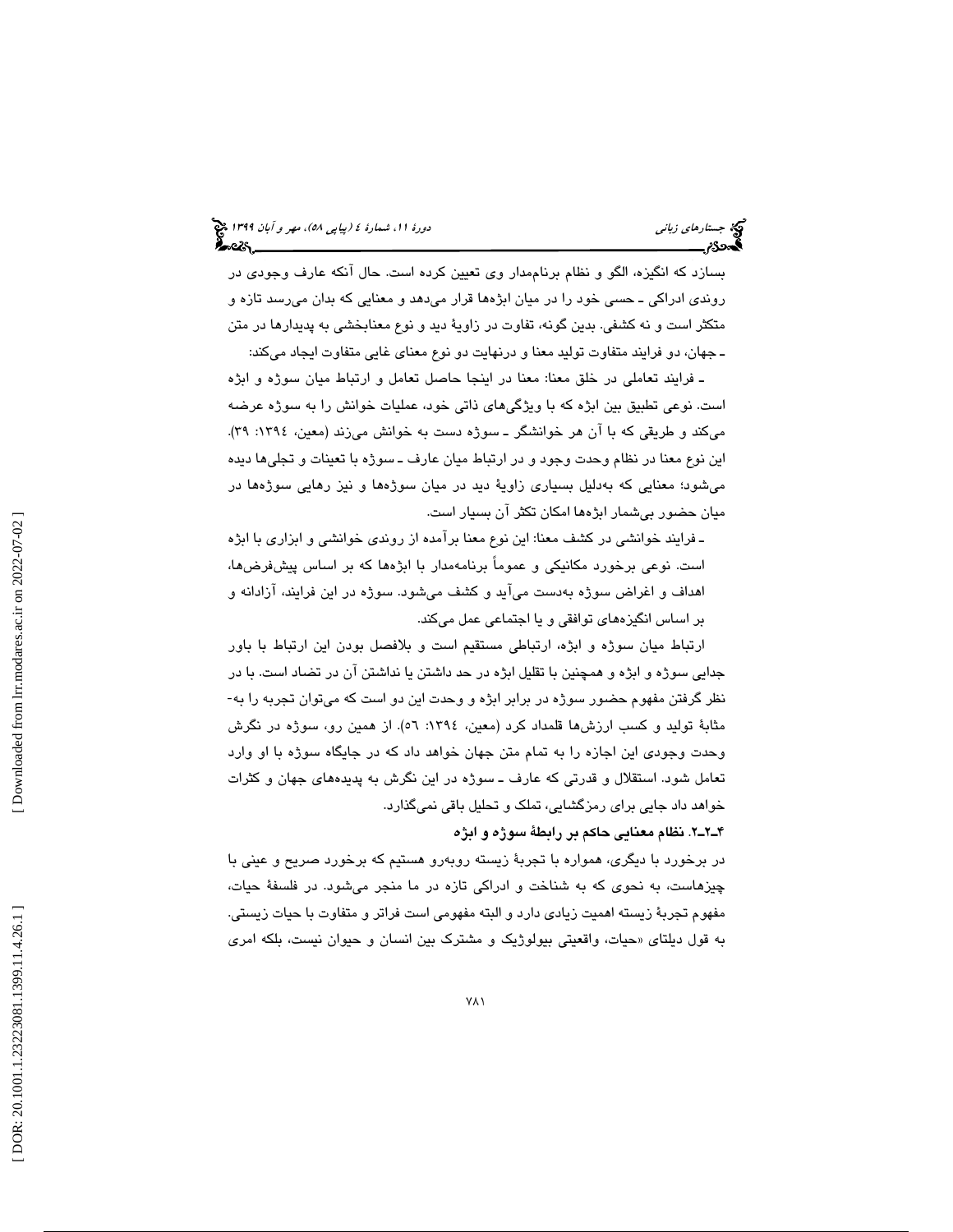است كه ما آن را با تمام تنوع و پيچيدگيهاي آن تجربه كردهايم» (واعظي، :1380 108). اين تنوع و پيچيدگي شامل طيفي گسترده از انواع سوژهها و ابژهها، احساسات، ادراكات و... است كه در اشكال گوناگون در برابر سوژههاي فعال قرار ميگيرند. همچنان كه در مورد عارف ـ سوژه در وحدت شهود ميبينيم كه بهصورت سوژهاي فعال و بر اساس نظامي تربيتي، ابژه ـ تعينات را كنار ميزند، همچنين در حوزة جريان اداركي ـ حسي با واقعيت جهان روبهرو هستيم كه اميختهاى از حس و ادارک است و ما بهعنوان سوژه در بطن اين احساس و ادراك قرار داريم. اين همان روندي است كه در وحدت وجود ديده ميشود ، زيرا عارف در تعامل با ابژه ــ تعیّن قرار دارد. «در این روند ما خود را در جهان رها میکنیم تا با ویژگیها*ی* مادي و حسياش درگير شده و بدون فاصله و واسطه از جهان و بهطور مستقيم با پديدارها وارد تعامل شده و دريافتهاي ادراكي و حسي» داشته باشيم (معين، :1396 -89 88 ). در وحدت شهود°<sup>۱</sup> برای کنار زدن تعینات و ابژههای مادی، عارف ـ سوژه در نظامی برنامهمدار، مدون و ازپيش تعيينشده مقامات و منازل به تربيت نفس خود ميپردازد؛ حال آنكه در نگرش وحدت وجودي، نظامي كه بر رابطة سوژه و ابژه حكمفرماست، نظام تطبيق و وحدت است؛ كه سوژه و ابژه هر دو از جايگاهي پويا و مستقل براي داشتن تعامل برخوردارند. 1ـ2ـ2ـ4 . نظام معنايي برنامهمدار و تمركز بر انگيزهها

یکی از نظامهای مطرح در نشانهشناسی روایی کلاسیک، نظام معنایی «عمل» یا «کنش برنامهمدار» بر روی پدیدههاست. این نظام معنایی بر اساس اصل «نظم و قاعده» بنا شده است و صحبت از تأثير و عمل مستقيم بر جهان و ايجاد تغييرات در آن است (معين، :1394 ۱۰۸–۱۰۸). سوژه در نظام برنامهمدار مستقل و مرجع است و بهراحتی توانایی دخل و تصرف در اجزاي جهان پديدارها را دارد ، زيرا خود او يا برنامهريز است و يا تصميمگيرنده برای برنامهدار بودن. «در كنش برنامهمدار، كنش بهمثابهٔ فرایندی با واژههایی چون بينا ـ عينيتي و بيروني تحليل ميشود، عمل كردن؛ يعني عمل كردن از بيرون (يا نيرو) بر وضعيت مكاني، شكل، تركيب، يا حالت@اي چيزي» (landowski, 2005: 17)؛ درست مانند تسلط عارف ـ سوژه شهودي بر متن ـ جهان كثرات و تلاش براي تسلط بر نفس و يا تسلط مرشد و قانونگذار در نظام موردنظر.

 [\[ DOR: 20.1001.1.23223081.1399.11.4.26](https://dorl.net/dor/20.1001.1.23223081.1399.11.4.26.1).1 ] [\[ Downloaded from lrr.modares.ac.ir on 20](https://lrr.modares.ac.ir/article-14-43002-fa.html)22-07-02 ] Downloaded from lrr.modares.ac.ir on 2022-07-02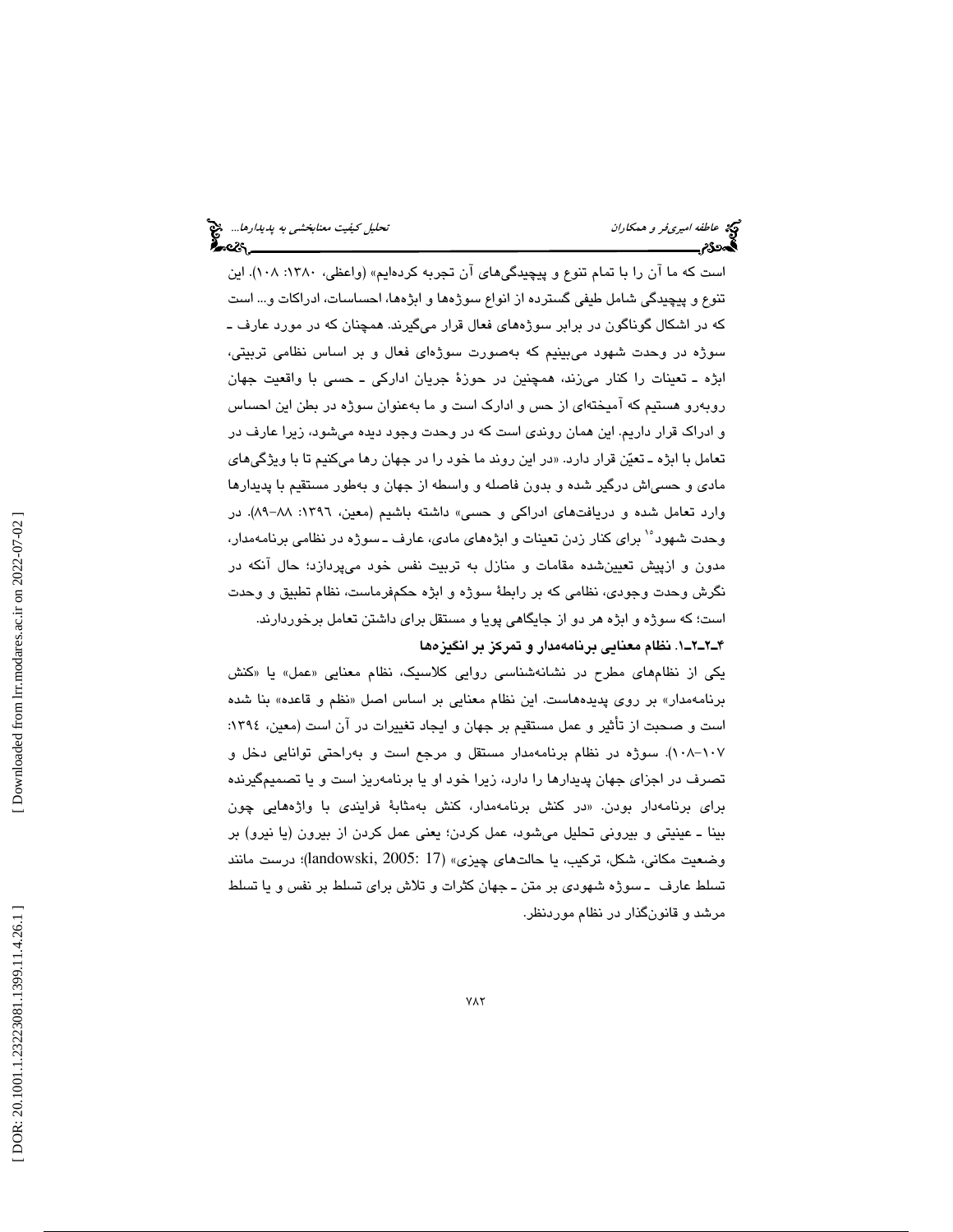نظام تربيتي سير و سلوك نظامي است برنامهمدار كه قوانيني ازپيش تعيينشده دارد و عارف با كمك اين قوانين توانايي كنش، تأثير و تغيير نفس و جهان تعينات را خواهد داشت. در نظام برنامهمدار سلوك، قوانين و مرامنامهاي وجود دارد كه طالب حقيقت خود را ملزم به انجام آنها و رعايت مي،اند، اما نكتهٔ مهمي كه در اين ميان وجود دارد، اين است كه در اين نوع نظام بر اساس آنچه در پيشينة سير و سلوك عرفاني بهويژه در خانقاهها و رابطة مراد و مريد وجود دارد، خبري از اجبار نيست ، بلكه ايجاد انگيزه و كشش دروني سالك باعث پيوستن او بدين نظام خواهد شد. لاندوفسكي معتقد است كه در نظام برنامهمدار با دو نوع انگیزه برای کنشگری روبهرو هستیم:

-انگيزهٔ سرنوشتساز: متعلق به سوژهای است كه پرسشگر، مستقل و بااراده و مصمم است. سوژهای که جهان را معنادار میبیند و با انگیزهای مبتنی بر اراده با جهان کنشگری دارد.

-انگيزهٔ توافقي: متعلق به سوژهای است كه در قالب برنامه و بر اساس هنجارهايي اجتماعي كنشگري دارد. كنشهاي او بر اساس توافق و نقشي كه در آن نهادينه شده است (معين، ١٣٩٦: ٣٥).

انگيزة عارف معتقد به وحدت شهود از نوع انگيزة توافقي است؛ همچنين ، اساس نظام در اين نوع نظام كه برنامهمدار سير و سلوك، از اصل الزامات اجتماعي پيروي ميكند. « مبتني بر انگيزهاي توافقي است گويي يك ساحت برتر و تصميمگيرنده از قبل، بهترين عادت و رفتار را نهادينه كرده، بقيهٔ سوژهها با اطمينان از آن پيروي و آن را تكرار ميكنند» (*همان*: 123 ،) زيرا هدف مشتركي دارند و اطمينان آنها به مرشد و يا پيشينة قوانين سلوك عرفاني، آنها را به شكلي منطقي متقاعد ميكند كه لازم نيست تغييري در آيينها و مناسك سير و سلوك ايجاد كنند. بر اين اساس است كه در خانقاه يا نگرش عرفاني، سالها گروههاي بسیاری از سالکان را پیرو و عملکننده به آیینهای برنامهمدار مییابیم. الزامات اجتماعی<br>حاکم بر گفتمان وحدت شهودی بر اساس انگیزههایی توافقی تعیین میکند که افراد مشارکت-كننده در گفتمان عرفاني بر سر چه انگيزههايي توافق كنند، چه كنشي داشته باشند و چگونه در امور مادي و انفسي دخل و تصرف كنند. بر اساس همين امور است كه عارف شهودي ــ كه از نظام برنامهمدار براي رسيدن به مرحلة شهود پيروي ميكند ــ سوژهاي اخلاقي و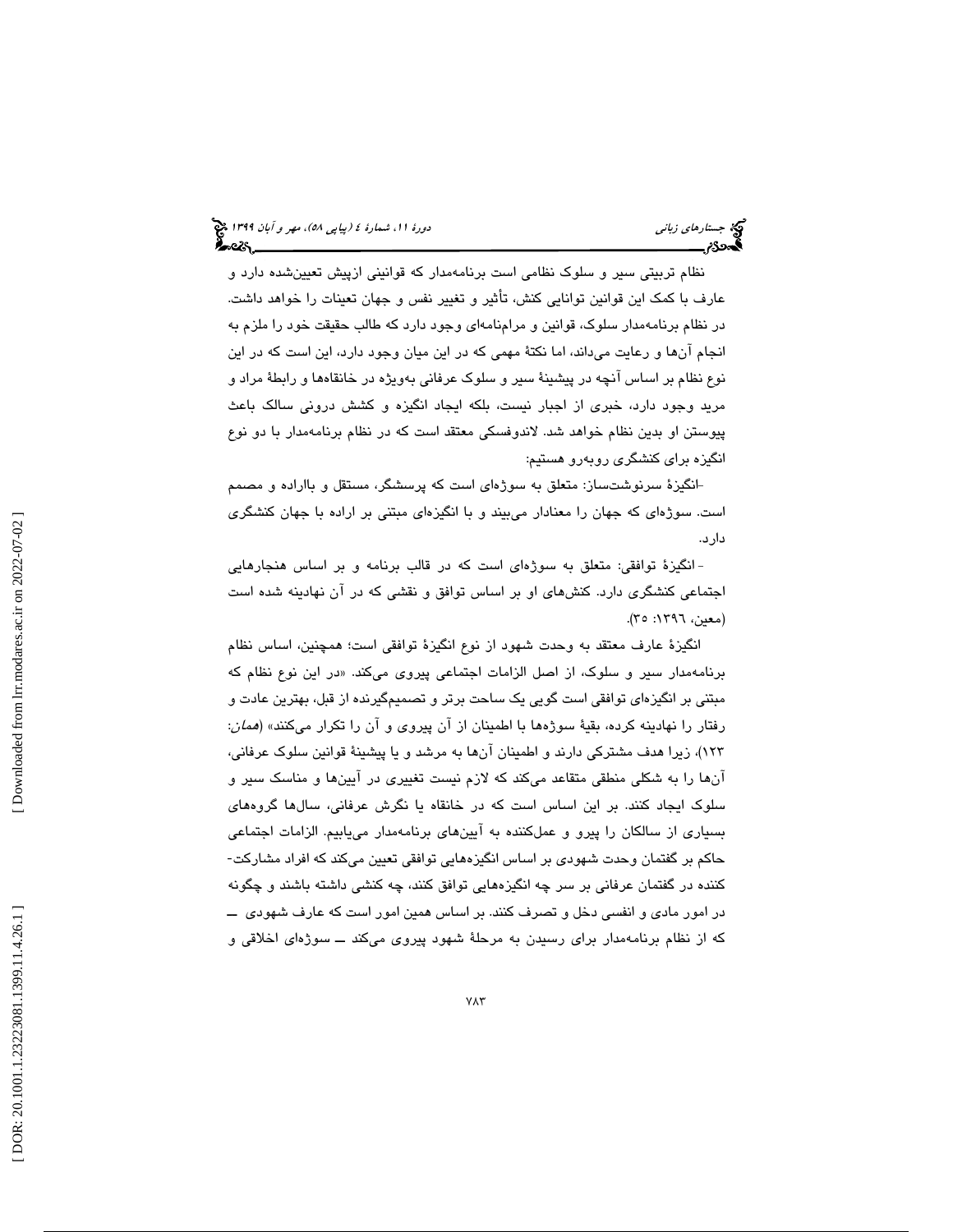اجتماعي است كه با رعايت اصول و قواعد اخلاقي و منطبق بر الزامات اجتماعي موجود در نظام سلوك، هويت خود را ميسازد.

تأكيد بر اين نكته الزامي است كه درمورد نظام سير و سلوك و رابطة ميان پير و مرشد، نظام معنايي مجابسازي نيز حاكم است ، زيرا علاوه بر اهميت انگيزه كه توسط الزامات اجتماعي بنيانگذاري شدهاند، مجابسازي اهل سلوك نيز اهميت دارد. در نظام مجابساز، سوژهاي مرجع با نيتمندي و از طريق چهار استراتژي وسوسه، اغوا، تهديد و تحريك، موجب مجابسـازی ابژه و تأثیرگذاری از طریق او خواهد شد. پس «برای هدایت کردن و خط دادن به سوژه، الزاماً نيازي به حضور يك ساحت برتر ــ كه بايد با چهار استراتژي مطرحشده ديگري را به كنش وادارد ــ نيست، زيرا براي مثال رضايت سوژه از رفتارهاي كليشهاي ميتواند به تنهايي انگيزهاي كافي براي كنش سوژه باشد. لذا اساساً مرز قلمرو نظام برنامهمدار مبتني بر قاعده و مجابسازي مبتني بر نيتمندي و انگيزه به شكل روشن و قطعي از هم جدا نيست» (معين، :1394 124). از همين رو است كه عارف بهتنهايي و بدون نياز به وجود مرشد و خانقاه نيز ميتواند بر اساس انگيزههاي توافقي عمل كند. بر اساس نظام معنايي مجابساز ميتوان گفت كه از منظر آموزشي، حضور اين نوع راهنما در مركز نظام شهودي و برنامهمدار درست مانند حضور و عمل رهبر تحولآفرين است؛ چنانكه بر اساس رابطهای کاریزماتیک و تأثیرگزار با دنبالکنندگان خود در قالب جمعی وارد عمل ميشود. « او به عنوان يك عامل اخلاقي، قادر است در ارزشها و اهداف پيروان خود نفوذ كند و در سطح مشاركتي با ايجاد وفاداري، موجب ارتقاي (جمعي) سطح انگيزش شود » (ميركمالي و همكاران، :1391 -138 140). اين نوع رهبر تحولآفرين به صورت چهار نوع انگيزه و نفوذ آرماني، انگيزش الهامبخش و ترغيب ذهني ظاهر ميشود (همان : 141) كه با حضور و استراتژي (وسوسه، اغوا، تهديد يا تحريك) سوژه و راهنماي مجابكننده در گفتمان عرفاني همخواني دارد.

2ـ2ـ2ـ4 . نظام معنايي تطبيق و تمركز بر حساسيتها

در نگرش وحدت وجودي، نظام معنايي وحدت و تطبيق حاكم است و عارف ـ سوژه در فرايندي تعاملي به خلق معنا دست يابد. در اين نظام، ابژهها مستقل، پويا هستند و در روند تعامل با آنها، نوعي همخواني و تطبيق بهوجود ميآيد كه زايش معنا، تفاهم حسي و ادارك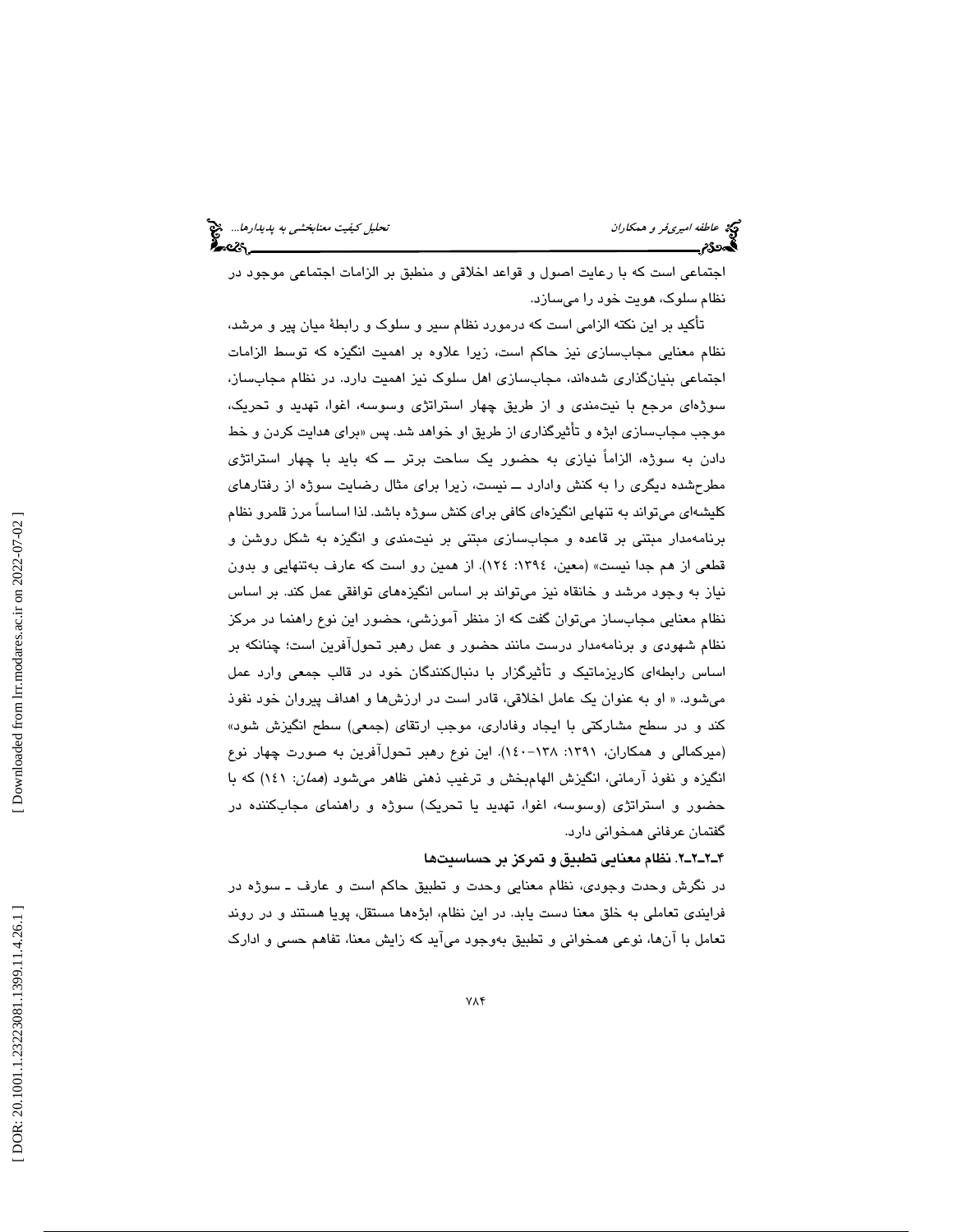متقابل را درپی خواهد داشت. «رفتار ابژه در تعامل تطبيقی از يک پويايی خاص تبعيت میکند (برعكس نظام برنامهمدار كه اين رفتار از پيش معلوم، علّي و ثابت است) كه رفتار آن را پيشبينيناپذير ميكند و دقيقاً در سير تعامل است كه دو طرف تعامل يكديگر را از درون «حس» کرده و بر اساس ان رفتار یکدیگر را با هم تطبیق میدهند (معین، ۱۳۹۲: ۲۸).

روند تعامل و تطبيق، روندي است كه بدون برنامهريزي و انگيزه و الزام اجتماعي شكل ميگيرد و سوژه بر اساس كنجكاوي و تمايلات خود در جريان تطبيق و همحضوري با سوژهاي ديگر قرار ميگيرد و در ادارك و تجربة زيستة او شركت ميكند؛ مثل تجربة وجد. عارف از حركات و رفتار پديدارهاي جهان هستي برداشتي نشانهاي دارد. حركت درختان، آبها، پرندگان و... براي او تجلي ذات خداوند است و در تعامل با اين ابژههاي مستقل به خلق معنا دست مييابد. همانگونه كه هر جنبشي در جهان ميتواند عارف را متأثر سازد و لكلك را لکالکَ معنا کرده و کوکو را طالب و جستوجوگر حق میداند. از همین رو، در این نظام «شاهد اشكارگی معناهای بالقوهٔ بیشتر و وسیعتری هستیم، زیرا … در قالب نقشهای مضمونی ثابت محبوس نمیشود، بلکه بسته به عکسالعملهای گشوده یک «توانش» دارد و اين توانش ميتواند از دو جنس متفاوت باشد» (معين، :1396 -124 125). در نظام تطبيق همه چيز بر ميزان حساسيت سوژهها و واكنش آنها استوار است؛ يعني حتي اگر يك سوژه موفق به برانگيختن حس و سرايت حسي به ديگران شده باشد باز هم ميزان حساسيت من ـ سوژه و توانش ادراكي ـ حسي من تعيين ميكند كه در روند تطبيق با فلان پديدار قرار بگيريم يا نه؛ چنانكه ميبينيم واكنش اهل عرفان نسبتبه يك مفهوم عرفاني و يا پديدة مبتني بر كرامت تا چه اندازه متفاوت است. لاندوفسكي براي تجربههايي مشابه آن، به دو گونة متفاوت از حساسيت اشاره ميكند:

حساسيت واكنشي: مانند آنچه در نظام برنامهمدار ميبينيم و آن مبتني بر قوانين علّي - است و ابژهها بدون آنكه چيزي حس كنند، در برابر تحريك ما واكنش نشان ميدهند؛ مانند واكنش دكمهٔ كيبورد در برابر فشردن.

حساسيت ادراكي: به ما اجازه ميدهد با حواس خود جهان بيروني، تن ـ سوژههاي - ديگر و جهان ـ ابژه را حس كنيم و حالتها و تغييرات دروني خود را درك كرده، نسبت به آنها عكسالعمل نشان دهيم (*همان*: ٤١).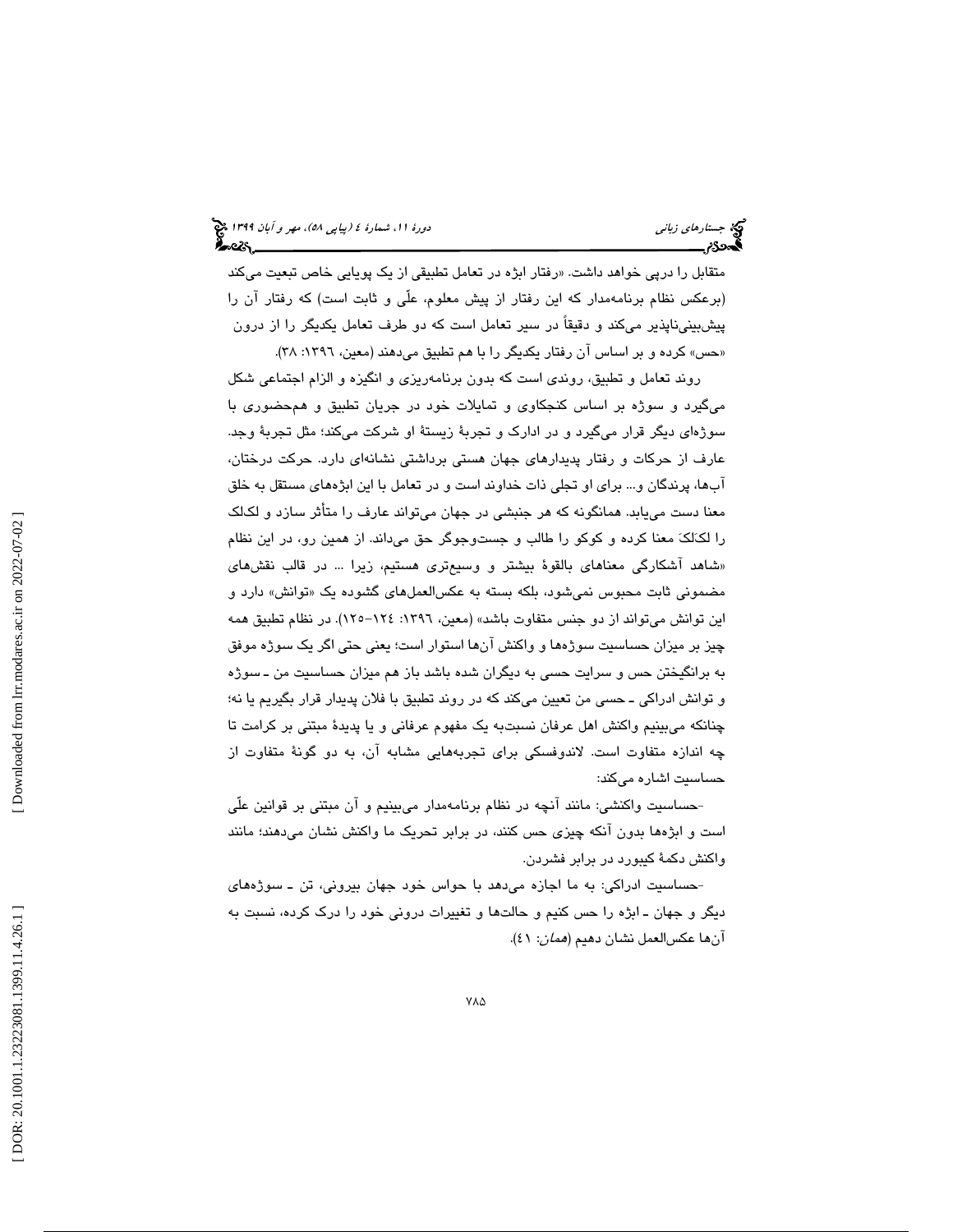در نظام تطبيق، حساسيتها مهمترين بخش در تعامل ميان سوژهها بهشمار ميرود و خبري از قانون و انگيزه توافقي نيست. از اين رو، عارف ــ كه اكنون خود سوژهاي در ميان سوژه ـ تعينهاي بيشمار است ــ نيازي به طي مسيري ازپيش تعيينشده ندارد. او در هر لحظه در جهان هستي وارد تعاملي تازه ميشود و به معنايي تازه دست مييابد كه از رهگذار تعامل با تجليهاي خداوند براي او حاصل ميشود و گويي هر لحظه در حالت فنا و استغراق است. ابنعربی بهعنوان تبیینکنندهٔ مقولهٔ «وحدت وجود» دربارهٔ سیر و سلوک معتقد است که

سلوك، انتقال معنايي، صوري و علمي است. در معنا از منزل عبادتي به منزل عبادتي منتقل شدن؛ يعني معناي عبادت را كاملتر از قبل درك كردن. در صورت براي نزديكي به خدا، فعل يا ترك فعلي را عمل كردن يا ترك كردن و در علم، منتقل شدن از مقامي به مقامي ديگر و از اسمي الهي به اسمي ديگر و از يک تجلي حق به تجلي ديگر (ابنعربي، بيتا: ٣٨٠).

او بر انتقال از معنا، به علم و عملي ديگر اشاره ميكند و از مراتب و درجات در اين انتقال سخن نميگويد؛ هر چه هست سيري است در تجليات الهي كه به آگاهي و سعادت ميانجامد. اگر نتيجه اين سير و انتقالها را آنگونه كه در عرفان رايج است، بهشت، سعادت، فنا و... بدانيم باز هم در كلام ابنعربي نشانهاي دال بر الزام تربيت نفس و وجود نظامي برنامه ــ مدار دیده نمیشود، زیرا او «بر جنبهٔ لفظی بهشت تاکید دارد که به معنایی پوشاننده است». او ذات انسان را بهشت ميداند، زيرا محل تجلي الهي است و از همين روي است كه پوشانندة حق است (ابنعربي، 400:1385 ).

ابنعربي درمورد مقام فنا نيز تعبيري متفاوت از مفهوم فنا در عرفان ارائه ميدهد. او معتقد است كه

فنا، نيست شدن از مرتبة ناقص است و اين ملازم بقا در مرتبة كامل است. آنچه فاني ميشود غير از حق است و آنچه باقي ميماند تجلي حق است. فنا و بقا به هم پيوسته هستند و كسي كه در حق فاني شود همواره در او باقي خواهد ماند؛ اما بقا چون به حق منتسب است والاتر از فناست (ابنعربي، بيتا: 466 ).

درحقيقت ابنعربي معتقد است كه فنا و فناي از فنا نوعي شرك است ، زيرا

قتي كسي ميگويد كه جز خداوند چيزي هست كه قائم به خود يا قائم به خداوند است و سپس و از اين وجود خود فاني شده است از حق دور شده و از معرفت نفس آگاهي ندارد ، زيرا اين فرد اعتقاد دارد كه موجودي غير از خدا هست كه به او قائم است كه فاني ميشود و از فناي خود نيز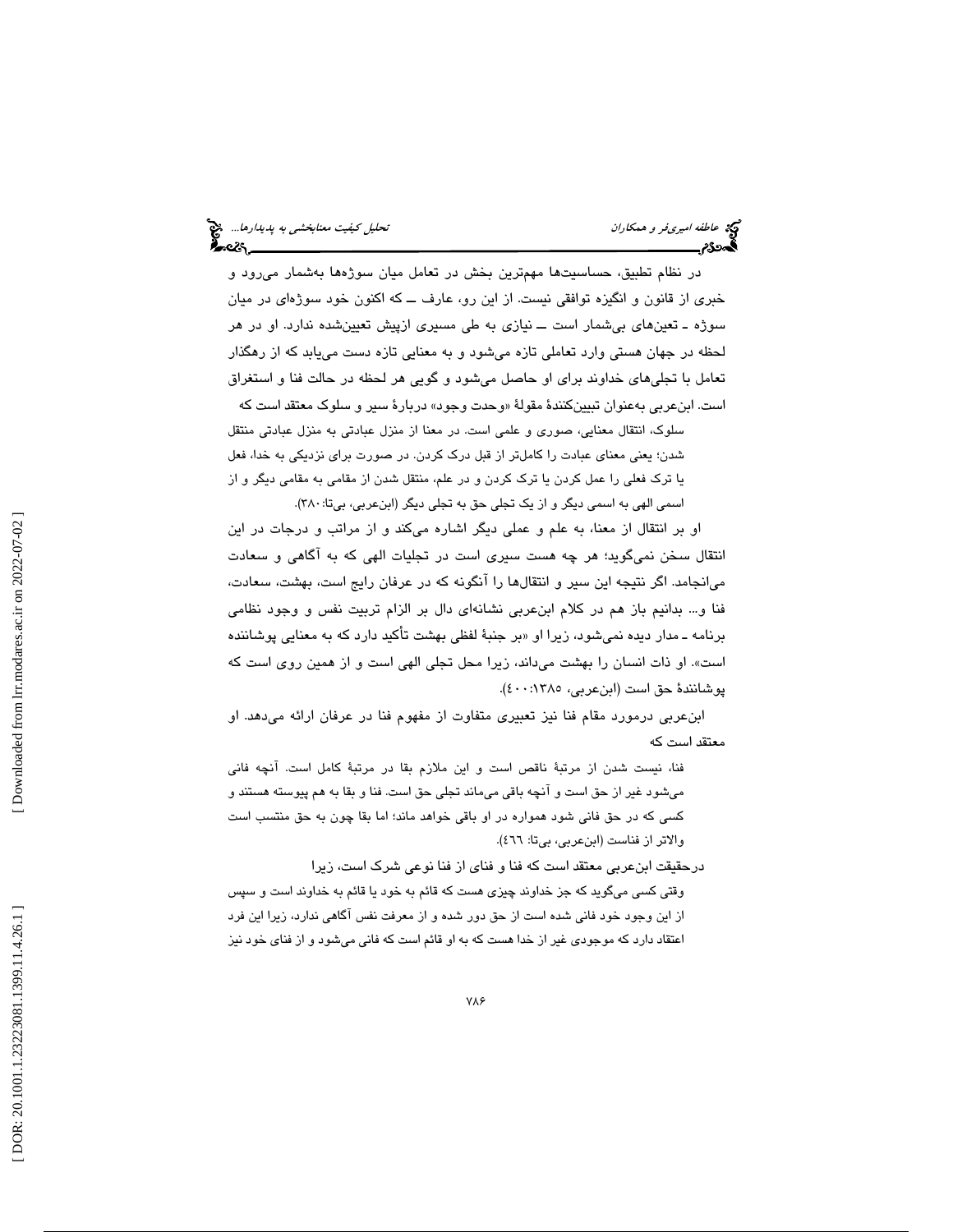# (پياپي 58)، مهر و آبان 1399 جستارهاي زباني دورة ،11 شمارة 4

فاني ميشود. نوعي شرك بعد از شرك است كه نه معرفت به خدا در آن است نه معرفت به خود (ابنعربي، ٢٠٠٤: ٣٧).

لذا باور به وحدت وجود موجب تغيير ديدگاه درمورد سير و سلوك ميشود و نحو ة رسيدن به هدف ، يعني وحدت با حق را نيز تغيير ميدهد.

#### . 3ـ4 حضور و غياب سوژه در دو رويكرد شهودي و وجودي

لاندوفسكي بهعنوان نشانهشناسي كه به رويكرد پديدارشناسي نظر دارد درمورد حضور و غياب سوژه بحث ميكند و مفهوم زمان و مكان در نظر او كاملاً ذهني است.

از ايـن منظر نه مكان و نه زمان به مثابة دادههاي اوليهاي كه بتوان آنها را به شــكل رئاليســتي و در وجه ايجابي و عينيشــان درك نمود، آشــكار نميشــوند. لذا از منظر نشانهشناسي، مكان و زمان وجود نخواهد داشت مگر به نسبت توانش ويژ ة سوژههايي كه براي ساختن خود آنگونه كه هستند، بعد زمانيِ شدن خود و چارچوب فضايي حضور خود برای خود و ديگري را ميسازند (معين، ١٣٩٥: ١٤٢).

درحقيقت ، مجموع آراي هوسرل، مرلو پونتي و لاندوفسكي پيش از هر چيزي بر سوژه و مرجعيت او در تبيين مفهوم زمان و مكان تأكيد دارند. قرار گرفتن سوژه در زمان و مكان به زاوية ديد او و نيز نظامي بستگي دارد كه او بر اساس آن در جهان حضور دارد و خود را براي هويت خود و در برابر ديگري معنا ميكند. از سوي ديگر، از جنبة هستيشناسي، سوژة برنامهمدار با زمان در مفهوم وجودی ان سروکار دارد و سوژهٔ تطبیقی زمان تجربی را تجربه ميكند.

زمان وجودی، زمان مکان فیزیکی است که موجب پویایی دنیا و تغییرات مادی است و در نشانهشناسی از ان با عنوان انفصال از عالم هستی یاد میشود و درواقع بر وجه حضور و بودن در زمان اكنون دلالت دارد كه بەوسىيلهٔ اين زمان در يک روند روايي يا صورى شركت ميجوييم؛ در حالي كه زمان تجربي، زماني روانشناسانه است و زمان درک و دريافت ملموس و محسوس بوده و حضور بلافصل و بیواسطه با دنیا و اتصال با عالم هستی است (اطهاری، ۱۳۹۳: ۷–۷).

لاندوفسكي چهار نوع حضور و غياب و جابهجايي و نيز چهار نوع رهگذر را نام ميبرد كه از درجهٔ صفر حضور<sup>\۱</sup> تا حضور كامل در مكان را دربرميگيرند و در آنها سوژه با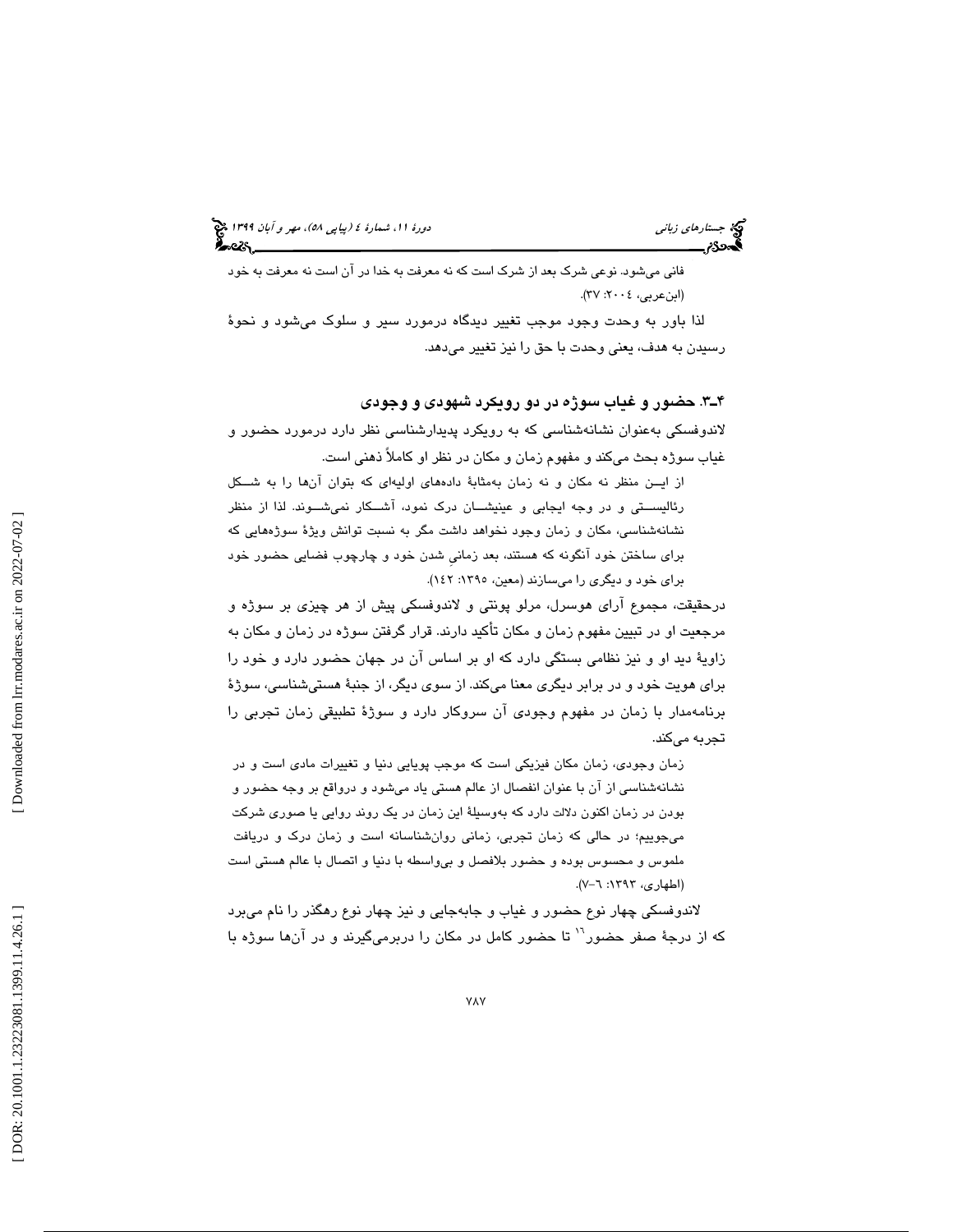توجه به نظامهاي معنايي متفاوت ايفاي نقش ميكند و بر همين اساس مكان و زمان براي او ممكن است ازپيش ساخته باشند و يا قابل بازسازي خواهد بود.

الف) رهگذر برنامهمدار و نظام غياب در مكان: نشاندهندة درج ة صفر حضور و فاقد حضوري پيوستي است ، زيرا حضور او از قبل برنامهريزي شده است. نه براي تطبيق با محيط، بلكه براي تغيير و و مديريت به نفع خود آمده است و به مكان و زمان نگاهي ابزاري دارد.

ب) رهگذر مسئول و نظام نه ـ حضور در مكان: سوژه ا ي است شتابزده كه خود را در مقابل جهان ــ ابژهای مییابد که باید ان را مدیریت کند. او فایدهای مشخص در ذهن دارد و اساساً به دنبال رواج ارزش های جهان خودی است.

ج) مسافر ازاد و نظام حضور در مكان: سوژهای است كه رها از هرگونه برنامهای با توجه به امكانات خود سعى مىكند خود را با محيط تازه تطبيق دهد. حركت او غيرمنتظره و بدون قيد و بند است و خود را ناگاه در جايی حاضر میLبابد. مسافری زیباییشناس که بدون احساس حاكميت و تغيير و با حضوري ناب در برابر غيريت ناشناخته در مكان و زمان و جديد قرار ميگيرد.

د) رهگذر كنجكاو و نظام نه ـ غياب در مكان: بدون پيشفرض و با نگاهي گشوده و كنجكاو بر «ديگرى» و «مكان غير» وارد مىشود و برنامهاى براى تغيير و مديريت ان ندارد، بلکه با حفظ فاصله، با نگاهی عینی، انها را مطالعه میکند (معین، ١٣٩٥: ١٤٢–١٤٤).

عارف ـ سوژه در نظام برنامهمدار اگرچه در جهان ابژهها و پديدارها در حال سير و جستوجو است، سفر بيروني او سفر*ى* است ذهني كه در محدودۀ مفهوم زمان و مكان رو*ى* میدهد. بر اساس دیدگاه لاندوفسکی درمورد زمان و مکان، این نوع سوژه یا رهگذر برنامهمدار است كه در بعد مكان غايب است ، زيرا حضور او از قبل برنامهريزي شده و از ساحتي برتر پيروي ميكند. او به زمان و مكان و مجموع تعينات نگاهي ابزاري دارد و آمده است تا تمام ابژهها را به نفع رسيدن به هدف خود تغيير دهد. همچنين ممكن است رهگذر مسئول باشد كه مديريت جهان تعينات و محسوسات را به عهده دارد تا ارزشهاي گروهي و والای عرفانی را گسترش دهد. در مقابل این عارف ــ سوژهٔ مسئول و برنامهدار<sup>۷</sup>٬ عارف ــ سوژهٔ وجودی $^{\backprime\prime}$  قرار دارد كه حضور او در جهان ابژهها بدون برنامه است و او سیری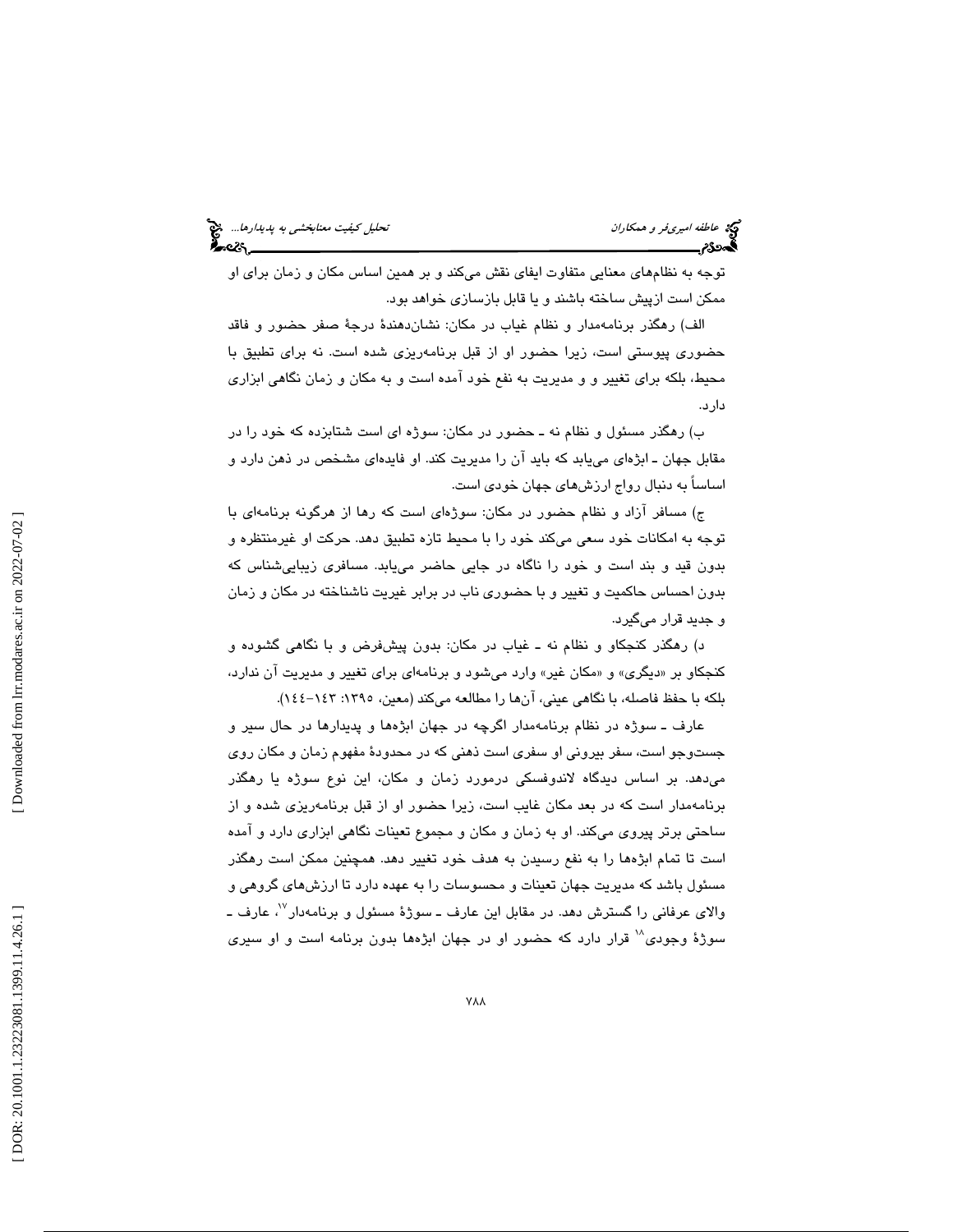آزادانه دارد. يا مسافري است آزاد كه در مفهوم ابژكتيو مكان و زمان حضور كامل دارد و هرف او تطبيق با ذرات عالم هستي است و يا رهگذر كنجكاو است كه بر اساس نظام ـ نه غياب در مكان، ديگري و غيريت جهان ابژهها را با كنجكاوي و گشودگي درمييابد.

اين رويكرد اوليه ــ كه تاكنون درمورد آن بحث شد ــ درنهايت موجب شكلگيري دو گروه تطبيقي و برنامهمدار در تمام حوزههاي عرفان و درنتيجه فرايند معنا دادن به جهان و یا کشف آن شد. برای نمونه تفاوت این دو رویکرد بنیادین را میتوان در دو روایت عرفانی<br>دقوقی و رؤیای معراج بایزید مشاهده کرد. در داستان دقوقی (رک: مولوی، ۱۳۷۹/ ۱۹۷۰– 2100). مولانا، عارف ـ سوژهاي را به تصوير ميكشد كه فارغ از هر نوع برنامه و نظمي در زمين سير ميكند. سفر مداوم او و نداشتن توقف طولاني در واديهاي گوناگون خود دلالت دارد كه او عارفی است فارغ از نظم و برنامهٔ سلوک. دقوقی سوژهای است مسافر كه زمان و مكان براي او مفهومي كاملاً ذهني دارد و تجربة زيستة او در ديدار با تجلي حق نشان ميدهد كه او سوژهاي است كنجكاو، بدون برنامه و نيت قبلي براي تغيير جهان ابژهها. او پس از سالها سفر در كرانهاي شاهد تجلي هفت شمع فروزان است كه درنهايت به هفت مرد نوراني بدل ميشود و دقوقي با انها وارد گفتوگو و نماز ميشود و درنهايت در ميانهٔ نماز دعاي او در حق كشتي در حال ويراني مستجاب ميشود ، اما از آنجا كه اين كار دخالت در امر الهي است، هفت نور متجلي از ديد او پنهان شده و به سوي آسمان روانه ميشوند. اين تجربة زيستة شهودي و كاملاً فراحسي براي دقوقي زماني رخ ميدهد كه او بدون قرار گرفتن در برنامهاي ازپيش تعيين شده و رها و گشوده در جهان سير كرده است. هيچ قانون علّي و هيچ نظامي دقوقي را به واكنش وانداشته است ، بلكه او ناگهاني بر اساس حساسيت اداركي خود با جهان ابژهها روبەرو شده است. دقوقی در این غافلگیری و تجلی شهودی بر اساس حساسيت اداركي خود به تطبيق با ابژههاي متجلي ميپردازد و با آن ها همسو و همحضور ميشود؛ درست آنجا كه بر اساس نيت خود در امر الهي مداخله ميكند، فرايند همحضوي و امر تطبيق پايان ميگيرد و ميان او و مشاركتكنندگان تطبيق و همحضوري (هفت نور) گسستي بزرگ ايجاد ميشود.

اما در نظام برنامهمدار مىټوان روايت رؤياگونۀ بايزيد بسطامى را درنظر گرفت كه بازگوكنندة سفر معراجي است طولاني كه هفت آسمان و عرش و كرسي را درمينوردد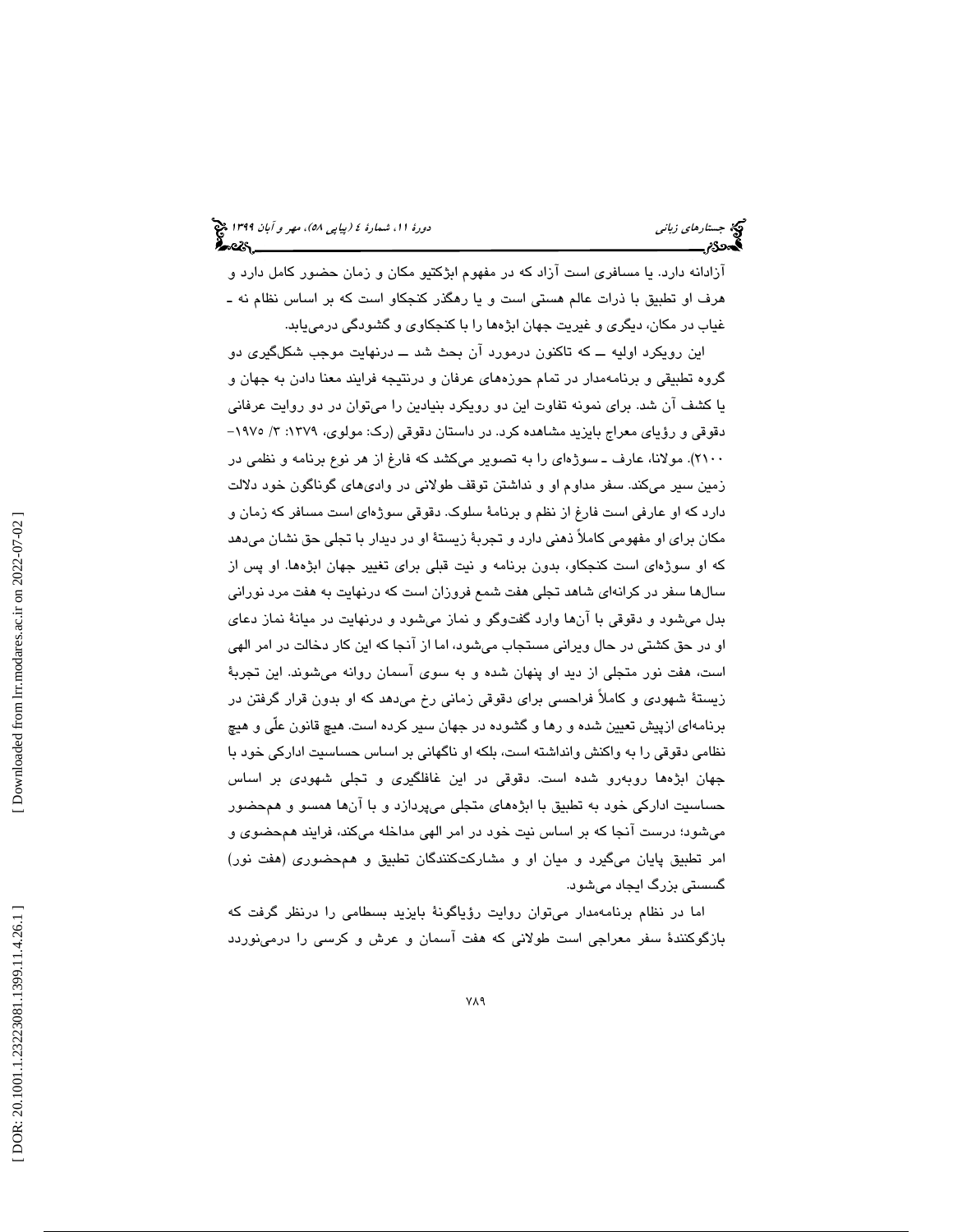سهلگي، 1383). از همان ابتداي روايت، بايزيد آشكارا هدف از رؤيا و معراج خود را ) جستوجوی خداوند و پیوستن به او میداند و سپس بارها تکرار میکند خداوند قصد آزمودن او را دارد و هدف او چيزي ديگري است كه همان ديدار و شهود حق است. در تمام مراحل سير و معراج بايزيد در هفت اسمان و... او تاكيد مىكند كه بدان همه عرش و كرسى التفاتي نكرده و خداوند او را از هر مرحلة قدسي بينياز ميكند تا اندازهاي كه مرتبة او از قدسيان هر طبقة فراتر ميرود. از ابتدا تا انتهاي روايت اين معراج، نقش بايزيد بهعنوان عارف ـ سوژة برنامهمدار و مسافر نيتمند و مسئول، آشكار است. او سوژهاي است كه نيت و هدفي جز شهود حق ندارد و در اين مسير بر اساس برنامة سلوك عمل ميكند؛ هر آنچه از تعينات بر او عرضه ميشود كنار ميزند. او بر اساس انگيزة توافقي و جمعي سلوك و در قالب برنامه نقش عارفي را دارد كه بايد بدون پرسشگري و كنجكاوي در برابر تعينات و ابژهها بايستد و از آنها عبور كند. از همين رو است كه او مسافري است كه در رؤياي معراجگونه سبير مىكند و مراحل چندگانهٔ معراج او نيز بر مراحل و مقامات سبير و سلوک<br>دلالت دارد. براي اين عارف ــ سوژه مفهوم زمان و مكان كاملاً عيني و زاويهٔ ديد او تعيين-كنندة سير اوست. او رهگذر برنامهمدار است كه درجة صفر حضور را در معراج تجربه ميكند؛ حضوري فاقد پيوست و ناگهاني كه حاصل تلاش و برنامة قبلي است و همچنين ميتواند رهگذر مسئول باشد كه در راستاي رواج ارزش جمعي در گفتمان عرفاني در رؤياي معراج قرار دارد. مقايسهٔ اين دو نوع عارف ــ سوژه نشان ميدهد كه زاويهٔ ديد متفاوت اين دو درنهايت فرايند متفاوتي از معنا را شكل ميدهد. دقوقي در حال سير و شدن تا معناهاي بيشمار بر او تجلي كند؛ اما بايزيد ثابت و مسقر در تكاپو و جستجوي كشف معناي از پيش انديشيده يا يافتة خويش است.

## . نتيجه 5

بررسي مؤلفههايي مانند تجربة زيسته، فرايند توليد معنا، تعامل ميان سوژه و ابژه، نوع معنابخشي به متن ـ جهان بر اساس زاوية ديد، فرايند حسي ـ اداركي و ... در گفتمان عرفان نشان ميدهد كه مشاركتكنندگان در اين گفتمان، اگرچه به دنبال هدف غايي و معنايي مشترك هستند، بر اساس عوامل بسياري، مسيرهاي متفاوتي براي رسيدن به اين هدف غايي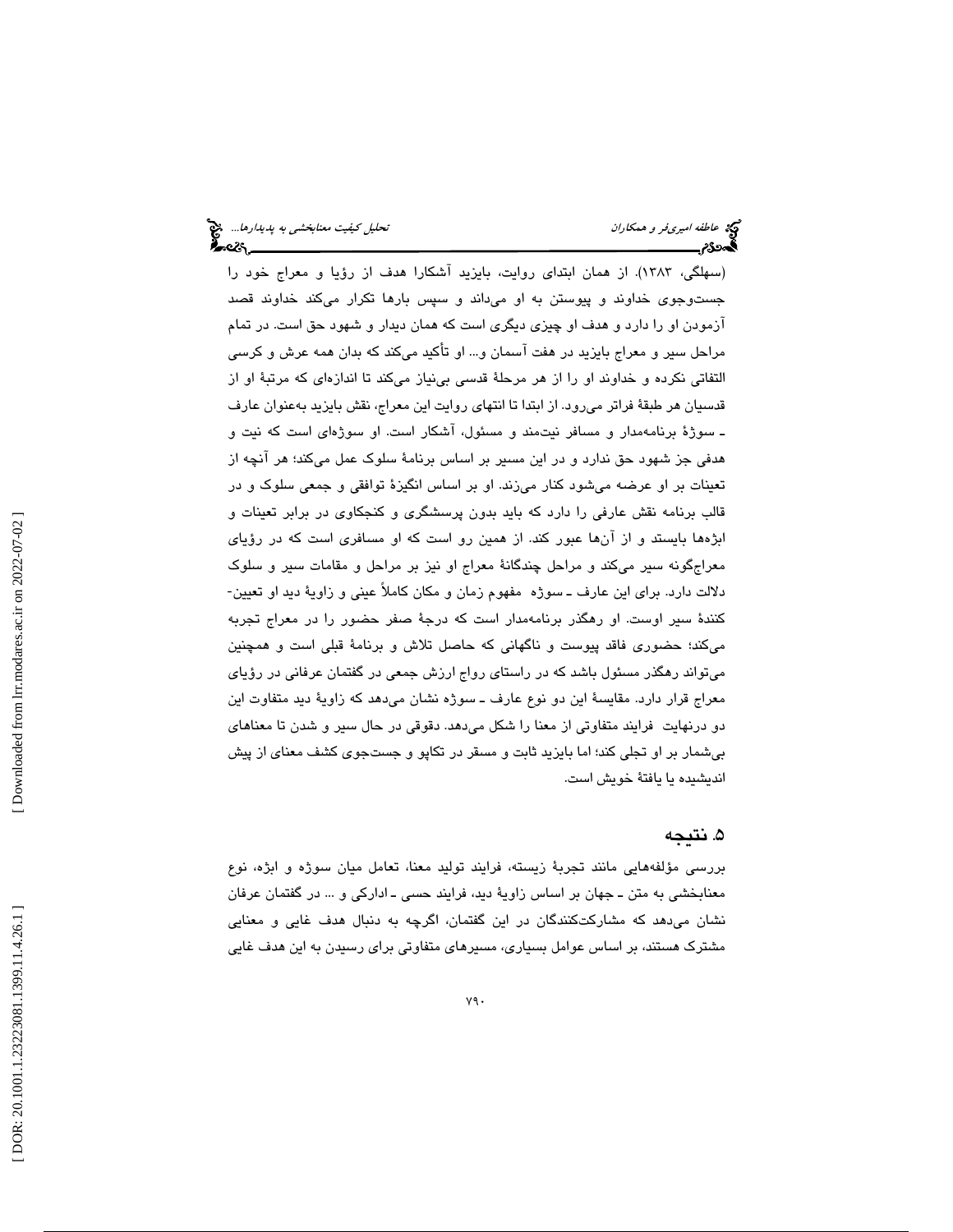انتخاب ميكنند كه به ايجاد فرايند معنايي متفاوت و در نتيجه نوع ديگرگونهاي از معنا منجر خواهد شد. اين تفاوت انتخاب و فرايند معنايي بر اساس ديدگاه هستيشناسي و وجودشناسي سوژه درمورد مقولة وجود و تكثر آن در دو نگرش عارفانه ، يعني نگاه وحدت شهودي و وحدت وجودي، مشهود است. نخستين عامل تفاوت فرايند معنا دادن به متن ـ جهان در اين دو نظام عرفاني، زاوية ديد عارف ـ سوژه است كه دو مسير كاملاً متفاوت برنامهمدار و در سوي ديگر وحدتمحور را ايجاد ميكند. تفاوت در نوع معنا دادن به متن ـ جهان ميان عارف شهودي و وجودي تا جايي ادامه يافته است كه هدف غايي ــ اگر آن را فنا بناميم ــ نيز بهگونهاي متفاوت نمود مييابد. فنا در نظر عارف ـ سوژ ة شهودي، بيشتر مفاهيمي است مانند رفع تعين از درون و بيرون وجود خود، برداشتن حجابها، قرب نوافل، بيخبري از خلق، استهلاك در حق و...؛ حال آنكه مفهوم فنا در ديگاه عارف ـ سوژه وجودي، حقيقتي است هستيشناسانه كه هر چيزي جز وجود خداوند را فاني ميداند. موجودات و تعينات در ديدگاه وحدت وجود از يك جنبه تجلي خداوند هستند و از اين جهت داراي جنبهاي ازلياند و از سوي ديگر مخلوق خداوند و حادث هستند. براي چنين وجود و تعيني تعبير فنا به عنوان معناي غايي چيزي نيست كه بتواند از رهگذار برنامه و عمل بدان دست يابد ، بلكه فنا مفهومي است هستيشناسانه كه بهعنوان اصلي اوليه پذيرفته خواهد شد.

## منابع

- ابن عربی، م. (١٣٨٥). *فصوص/لحکم*. به کوشش م. موحد و ص. موحد. تهران: کارنامه.
- ابن عربي، م. (٢٠٠٤)*. الرساله الوجوديه*. به كوشش ع. ا. الكيالي. بيروت: دارالكتب العلميه.
	- ابن عربي، م. (بيتا). فتوحات مكيه. بيروت: دارصا •
	- استم، ر.، و حرّى، ا. (١٣٨٣). خاستگاه نخستين نشانهشناسي. *هنر، ٥٩،* ٢٧-٣٢.
- اطهاري نيكعزم، م. (1393). تحليل زمان و شاخصهاي زماني در ضربالمثلها با رویکرد نشانه ـ معناشناسی، مورد مطالعه: زبان فارسی. ج*ستارهای زبانی،* ۱۹، ۱–۲۲.
	- بابک معین، م. (١٣٩٤). *معنا بهمثابه تجربهٔ زیسته*. تهران: سخن.
- بابک معین، م. (١٣٩٦). *ابعاد گمشدهٔ معنا در نشانهشناسي روايي كلاسيک*. تهران: علمي • و فرهنگی.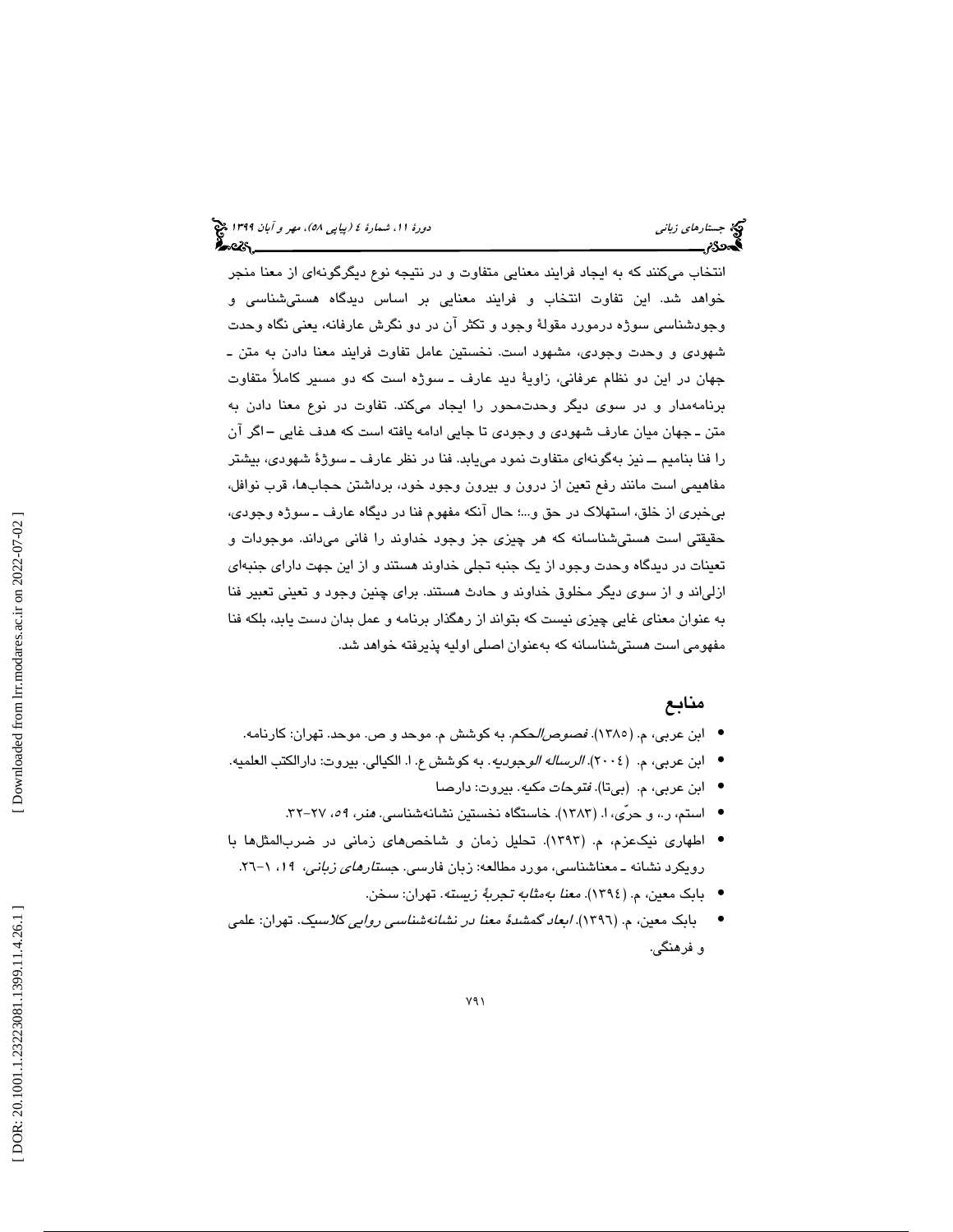- بابك معين، ( م. 1390). بررسي تطبيقي انديشههاي بنيادين پديدارشناسي (با رويكرد هوسرلی) با مضمامینی چند در شعر سپهری. *مطالعات تطبیقی هنر*، ۱، ۱۷– ۲۸.
- بابك معين، ( م. 1395). وجوه متفاوت حضو و غياب سوژه در مكان و زمان و مسئلة جابهجايي و سفر. *فصلنامهٔ مطالعاتي شهر ايراني اسلامي، ٢٦،* ١٤٠-١٤٥.
- بابک معین، م.، و پاکنژاد، ک. (١٣٩٤). تحلیل فرایند معنا در نشانهشناسی با رویکردی
	- پدیدارشناسی و نظریهٔ پیچیدگی. *نقد زبان و ادبیات خارجی، ۱۵*، ۱۹۰– ۲۱۶.<br>● بودلایی، ح. (۱۳۹۰)*. روش ت*حقی*ق پدیدارشناسی*. تهران: جامعهشناسان .
- تقوي فردود، ز. (1397). پديدارشناسي حضور سوژه و نقش گونههاي حسي در ادارك ابژه: بررسی نشانهمعناشناختی داستانی از آبی ژان میشل مولپوآ. ج*ستارهای زبانی، 1 ٤،*<br>۲۷۱–۲۹٤.
- رفيعي قزويني، س.ا. (١٣٦٧). *مجموعه رسائل و مقالات*. غ. رضانژاد. تهران: انتشارات الزهرا (س).
- سبزواري، ح. م. ( 1386). تعليقات بر شواهدالربوبيه. به كوشش ج. آشتياني. قم: بوستان كتاب.
	- سلمي، ا. (١٣٧٢). *طبقات الصوفيه*. به كوشش ن. شربيه. مصر: دارالكتب العربي.
	- سوسور، ف. (۱۳۷۸) *. دورهٔ زبانشناسی عمومی*. ترجمهٔ ک. صفوی. تهران: هرمس.
		- سهلگی، م. (۱۳۸۳). *دفتر روشنایی*. به کوشش م. شفیعی کدکنی. تهران: سخن.
- شعيري، ح.ر. (١٣٨٤). بررسي نقش بنيادي ادراك حسي در توليد معنا. *شناخت، ٤٥ و ٤٦،* .146 -131
	- شعیری، ح.ر. (۱۳۸۰). تجز*یه و تحلیل نشانهمعناشناختی گفتمان*. تهران: سمت.
- شعيري، ح.ر. (١٣٩٠). چگونگي تداوم معنا در چهل نامهٔ كوتاه به همسرم از نادر ابراهيمي. *نقد ادبي. ١٤،* ١٦١–١٨٦.
	- شعیری، ح.ر. (۱۳۹۲). *نشانه ـ معناشناسی دیداری.* تهران: سخن.
	- ضیمران، م. (۱۳۸۲). *درآمدی بر نشانهشناسی ه*نر. تهران: قصه.
- فعالی، م.ت. (١٣٨٤). تـجر*بةُ دينـي و مكاشفةُ عرفانـي*. تهران: پژوهشگاه فرهنگ و انديشةُ اسلامي.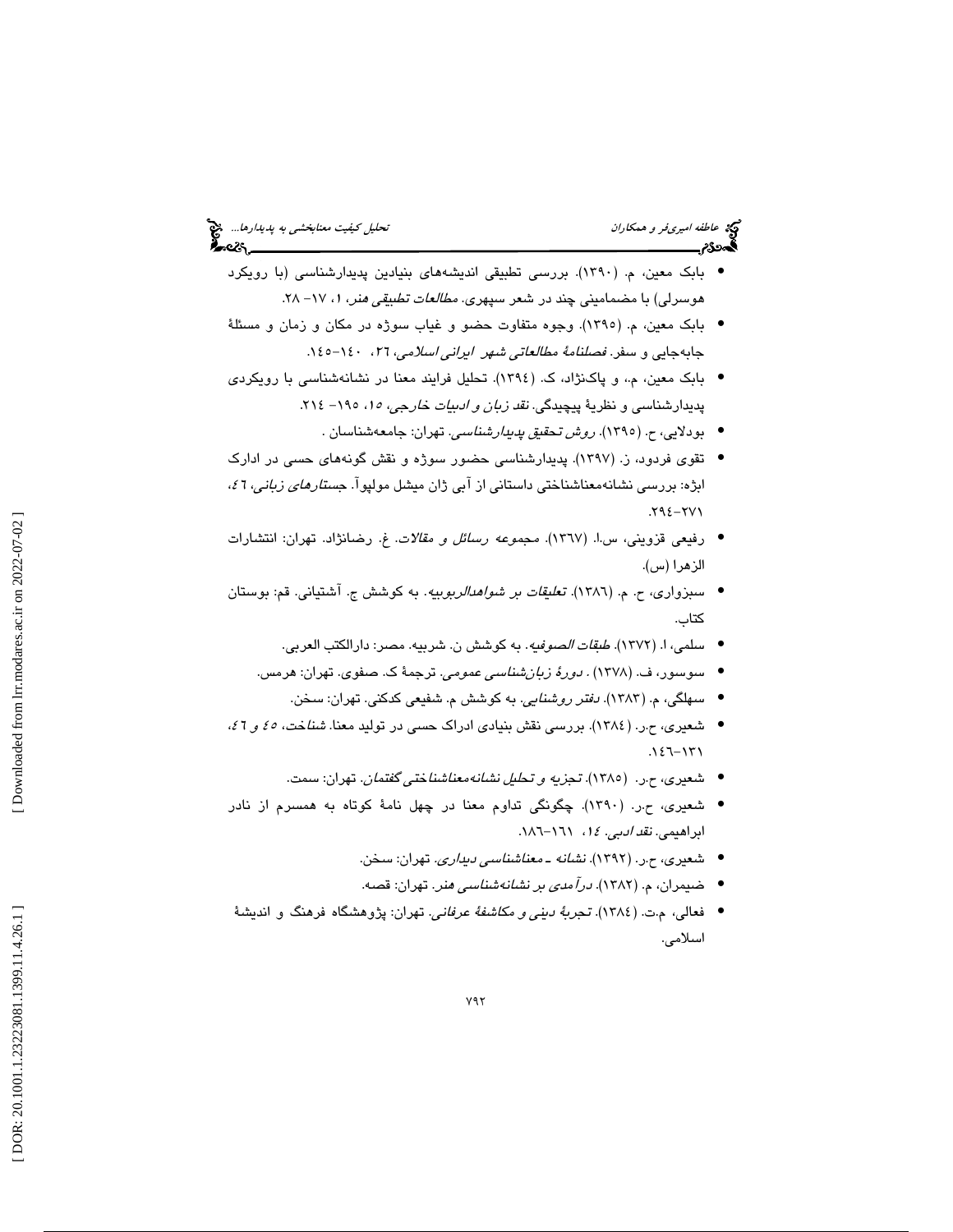- فناري، م. (١٣٧٤). مص*باح الانس شرح مفتاحالعيب قونوي*. تهران: مولي.
- فیش، و. (۱۳۹۱). *فلسفهٔ ادراک حسی.* ترجمهٔ ی. پوراسماعیل. تهران: حکمت.
	- كارل، ارنست (1377). روزبهان بقلي. ترجمة م. كيواني. تهران: نشرمركز.
		- لاهيجي، م. (بيتا). شرح گلشن راز. بي نا. •
- لگنهاوسن، م.، و ملكيان، م. (١٣٧٩). اقتراح؛ تجربهٔ ديني در نظرخواهي از دانشوران. نقد و نظر، ٢٣، ٤- ٢٤.
- متيوز، ا. (١٣٩٧). *موريس مرلو پونتي: پديدارشناسي ادرا*ک. ترجمهٔ م. دريانورد. تهران: زندگي روزانه.
	- مولوی، م. (١٣٧٩). *مثنوی معنوی.* تهران: اقبال.
- میرکمالی، س.م.، چوپانی، ح. ، حیات، ع.، و غلامزاده، ح. (۱۳۹۱). بررسی تأثیر رهبری تحولآفرين بر رفتار شهروندي سازماني نيروهاي دانشگر شركت ملي نفت ايران. پژوهشهای مدیریت منابع انسانی، ۱، ۱۳۷– ۱۵۵.
	- يثرب*ي، س.ي. (١*٣٩١)*. عرفان نظری.* قم: مؤسسة بوستان كتاب.
	- واعظی، ا. (۱۳۸۰). *درآمدی بر هرمنوتیک*. تهران: پژوهشکدهٔ فرهنگ و اندیشهٔ معاصر.
- Landowsk*i* Eric*,(2004). Passions sans nom*, Paris, puf. --------------,(2005). *Interactions risquées*, Limoges, Pulim.
- 

Athari Nik Azm, M. (2014). Analysis of time and temporal indicators in Persian proverbs: A semiotic approach*. Language Related Research*. *19*. Pp:1−26 [In Persian]. Budlaei, H. (2016). *Phenomenological Research Method*. Tehran: Sociologists[In Persian].

Carl, E. (1998). *Roozbehan Baqli. Majd Al Din Baghdadi*. 1<sup>st</sup> edition. Markaz [In Persian].

Faali, M. (2005). *Religious Experience and Mystical Revelation*. Tehran: Institute of Islamic Culture and Thought[In Persian].

Fanari, M. (1995). *Mesbah Al Ons; the Description of Meftah Al Ghayb of Ghoonavy*. Tehran: Mowla [In Persian].

Fish, W. (2012). *Philosophy of Sensory Perception*. Translated by: Yasser Pour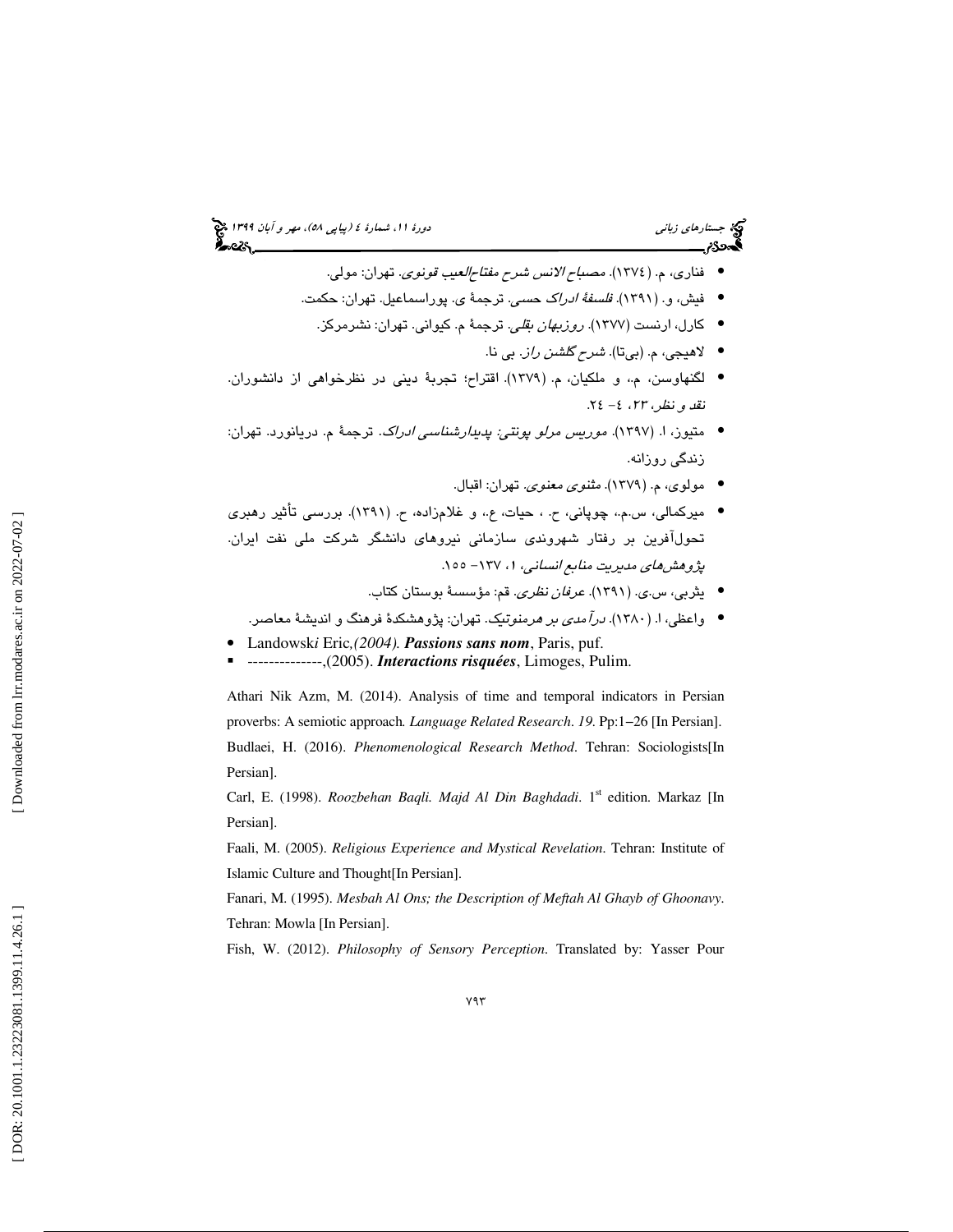#### عاطفه اميريفر و همكاران تحليل كيفيت معنابخشي به پديدارها... æs.

Esmaeil.  $1<sup>st</sup>$  edition. Tehran: Hekmat [In Persian].

Ibn Arabi, M .(2006). *Fosoos al Hikam*. Mohammad Ali Movahed and Samad Movahed. Tehran: Karnameh [In Persian].

-------------- .(2004). *Ressalat al Vogoudiye*. Asim Ibrahim Al-Kayali. Beirut: Scientific Library [In Arabic].

-------------- (No Date). *Fotouhat e Makkiye*. Beirut: Darsa[In Arabic].

Lahiji, M*.* (No Date). *Description of Golshan Raz*. [In Persian].

Legnhausen, M. & Malekian, M. (2000). *Project; religious experience in consulting scholars*. *Critics and Review*. *23*.Pp: 24-4.

Matthews, E. (2018). *Maurice Merleau-Ponty: The Phenomenology of Perception*. Mohammad Daryanvard. Tehran: Zendegiye Rouzaneh [In Persian].

Moin, M.B. (2015). *Meaning as Lived Experience*. Tehran: Sokhan[In Persian].

----------- (2017). *The Lost Dimensions of Meaning in Classical Narrative Semiotics*. Tehran: Scientific and Cultural[In Persian].

----------- (2011). A comparative study of the fundamental thoughts of phenomenology (with Husserl's Approach) with several themes in Sepehri's Poetry. *Comparative Studies* of art. *1*.Pp: 28-17.[In Persian].

------------ (2016). Different aspects of the presence of the subject in the absence of the place and time and the issue of movement and travel. *Iranian Islamic City Study Quarterly. 26*.Pp: 140-145.[In Persian].

Moin, M.B. & Pakonejad, K. (2015). Analysis of the process of meaning in semiotics with a phenomenological approach and Complexity Theory. *Critique of Foreign Language and Literature*. *15*.Pp: 214-195.[In Persian].

Mawlawi, Jalaluddin Mohammad (2000). *Masnavi*. 3ed edition. Tehran: Iqbal[In Persian].

Mirkamali, M. et al. (2000). *Study of the effect of transformational leadership on the organizational citizenship behavior of the knowledge forces of the National Iranian Oil Company*. *Human Resource Management Research* 1. Pp:137-155. [In Persian].